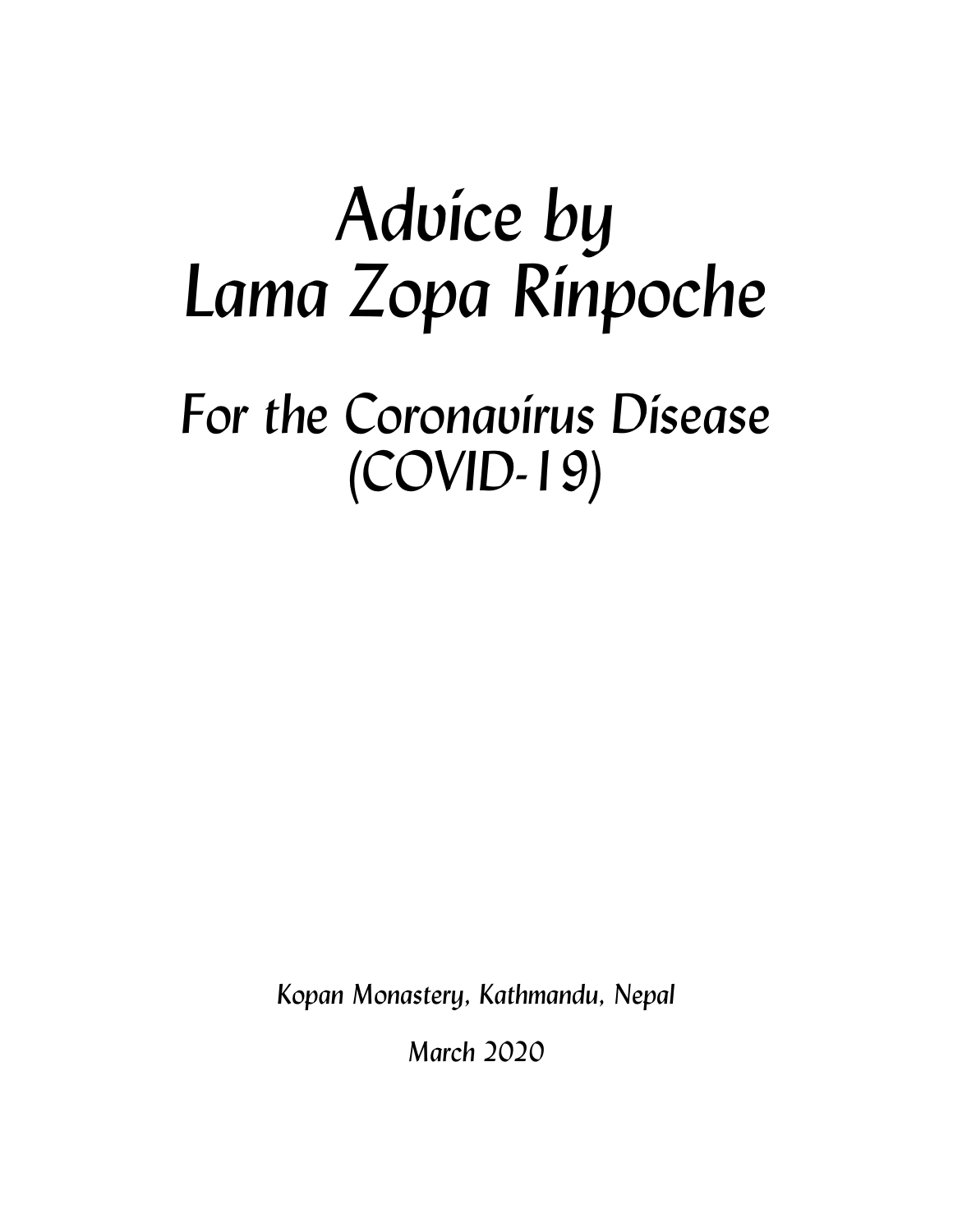Transcribed from the video recording by Ven. Joan Nicell, Kopan Monastery, March 2020.

# © FPMT Inc., 2020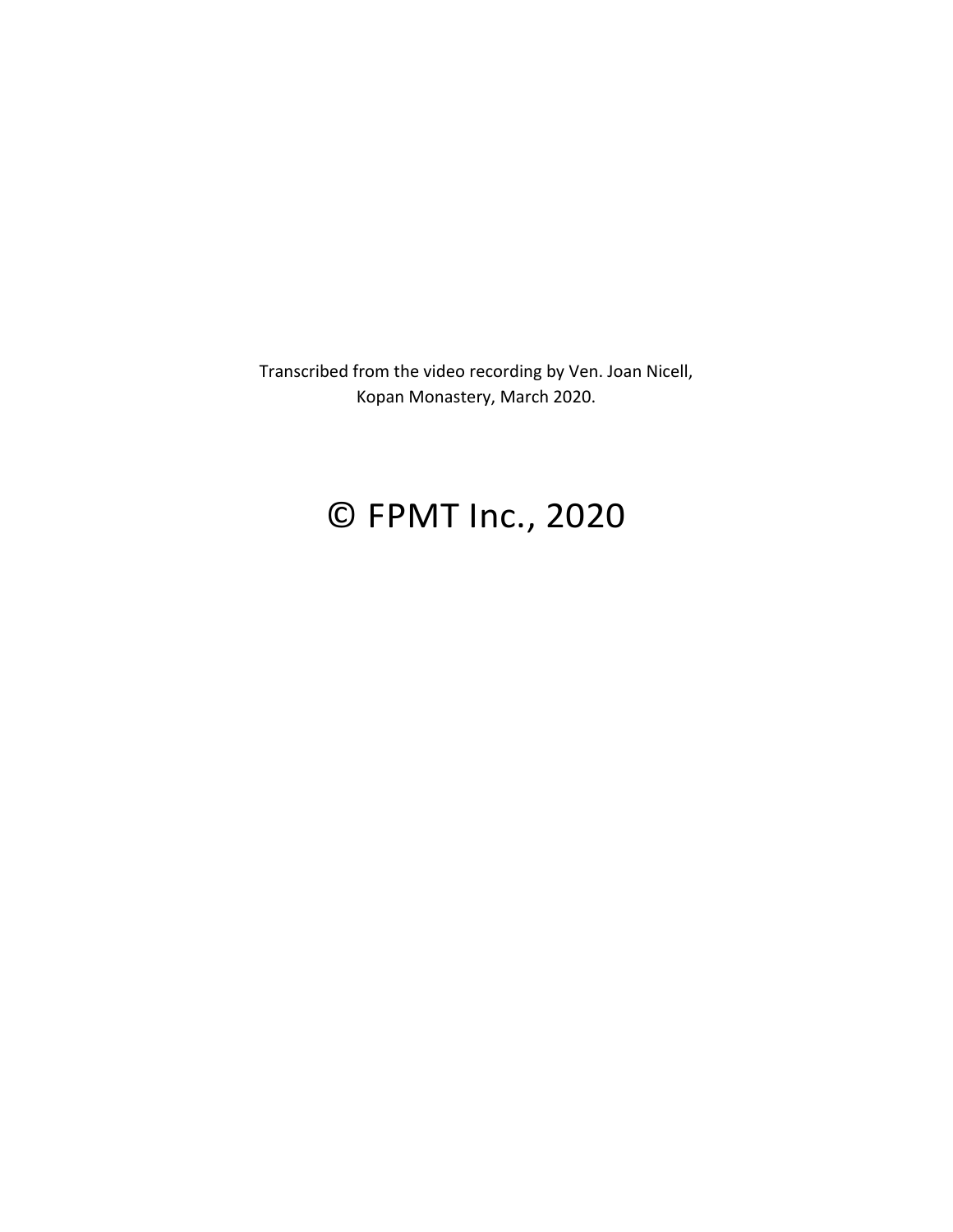# *Lama Zopa Rinpoche's Advice for the Coronavirus Disease (COVID-19)*

#### Introduction

My most dear, most precious, most kind, wish-fulfilling ones, my fathers and mothers, brothers and sisters, students and friends, everybody,

At this time there is a big change. It's a time, a very important time, of discovery, a discovery of the truth of suffering.

I heard that during the First World War that there happened a kind of influenza, a disease, epidemic disease. So many millions, five million? Fifty millions people died, minimum. Fifty millions people minimum, died. That happened, but we can't say before, a long time ago, [what happened]. Then there happened different ones at different times. Some number of years ago, SARS happened, but I think it didn't spread much. Our Dharma center, ABC in Singapore, invited the monks who do the Most Secret Hayagriva puja in Sera Jey, our college. They invited those monks who are specialized in doing the puja, and then also Lower Tantra College [monks]. They did, I think, Tsog Kong, Most Secret Hayagriva Tsog Offering, the extensive one. Then they did, I think, a wrathful fire puja and then I don't know what else, but many others. Right after that the SARS stopped. The puja was done to stop the SARS. It was sponsored by our center, FPMT center, ABC. So that happened. So this time, this happened—coronavirus. 

When you look at the life... Well, it started from China, from this particular city, Wuhan. Then now disease happened in many other countries, Spain, Italy, Korea, Japan. In some countries, it is much more. As well as in America. You see, now, people get very scared; of course, non-Buddhists, yes, but even us ordinary Buddhist people. But what I thought strange is [that you are still scared] when you have heard Buddhadharma, the four seals, the view, Buddhist view.

[The first seal is:]

ন্ননা'নতম'ন্নমম'তন্' স্থ্ৰনা'নস্থন'না | ZAG CHÄ THAM CHÄ DUG NGÄL WA All contaminated phenomena are the nature of suffering.

"Contaminated phenomena," like the aggregates and so forth, the contaminated aggregates, "are the nature of suffering." It is a very important subject, the view of Buddhism. Then:

[The second seal is:]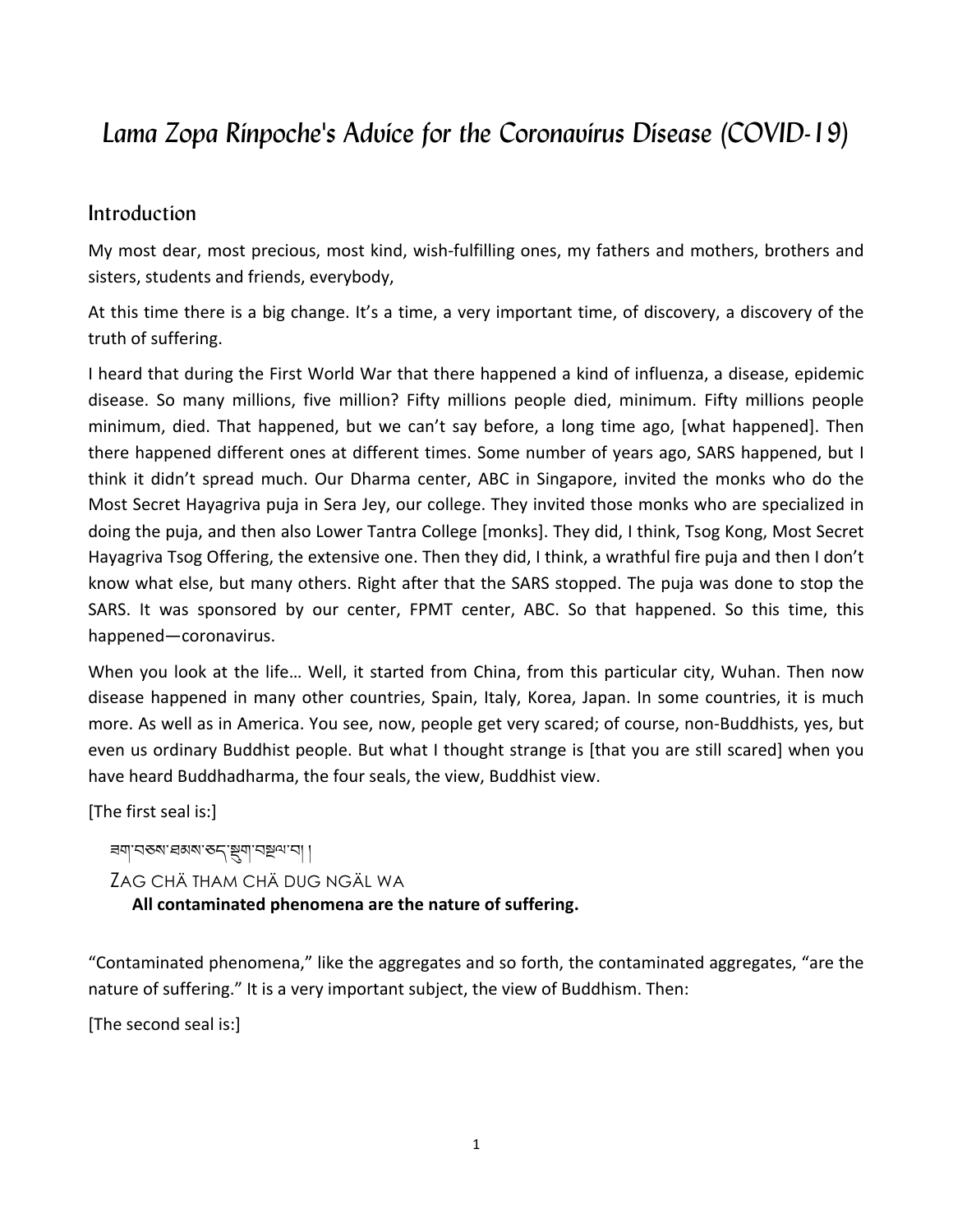# ৭८४: इत्राञ्चा हिंदा कर कर के स्थान

## DÜ CHÄ THAM CHÄ MI TAG PA

All causative phenomena are the nature of impermanence.

"All causative phenomena are the nature of impermanence." "The nature of *impermanence.*" I already mentioned *Dü* chä tham chä mi tag pa.

[The third seal is:]

[ཆོས་ཐམས་ཅད་8ོང་ཞིང་བདག་མེད་པ། ། CHH*Ö* THAM CHÄ TONG ZHING DAG ME PA] All existents are empty and no-self.

"The existents are empty and no-self." Those who have studied, you understand [this].

It is the very beginning advice, teaching, for how to control the mind. The root of all the suffering, the oceans of suffering of samsara come from the three poisonous minds, attachment, anger, ignorance. Then, of course, of course then, the root, the other one, is self-cherishing thought, selfish mind. It is from where all the misfortune, all the obstacles, everything, comes to practice Dharma, to achieve enlightenment, to benefit other sentient beings and then to obtain even your own happiness.

It is said, as many people have heard *Bodhisattvacharyavatara*, as you know in *Bodhicharyavatara* [it says]:

DAG ZHÄN JE WA MA JÄ NA

**If you don't exchange yourself and others,** 

DZOG SANG NYI DU MIN GYUR WÄ

**Buddhahood cannot be achieved.** 

KHOR WA NA YANG DE WA ME

Even while you are in samsara, there is no happiness.

JIG TEN PHA RÖL PHAR ZHOG GI

 

Leave aside obtaining the happiness of future lives,

TSHE DII DÖN YANG DRUB MI GYUR

Even the happiness of this life cannot be obtained.<sup>1</sup>

Oh, that. That is what on the basis of the Buddha's teachings, then Shantideva advised, said this. But, of course, that is your own experience. You can expand that from your own experience. "Exchanging oneself for others, if that is not done, enlightenment cannot be achieved." "Buddhahood cannot be achieved." "Even in samsara," "While you are in samsara, there is no happiness." "Leave aside future

 $1$ <sup>1</sup> This verse seems to be a variation of *Bodhisattvacharyavatara*, v. 8.131.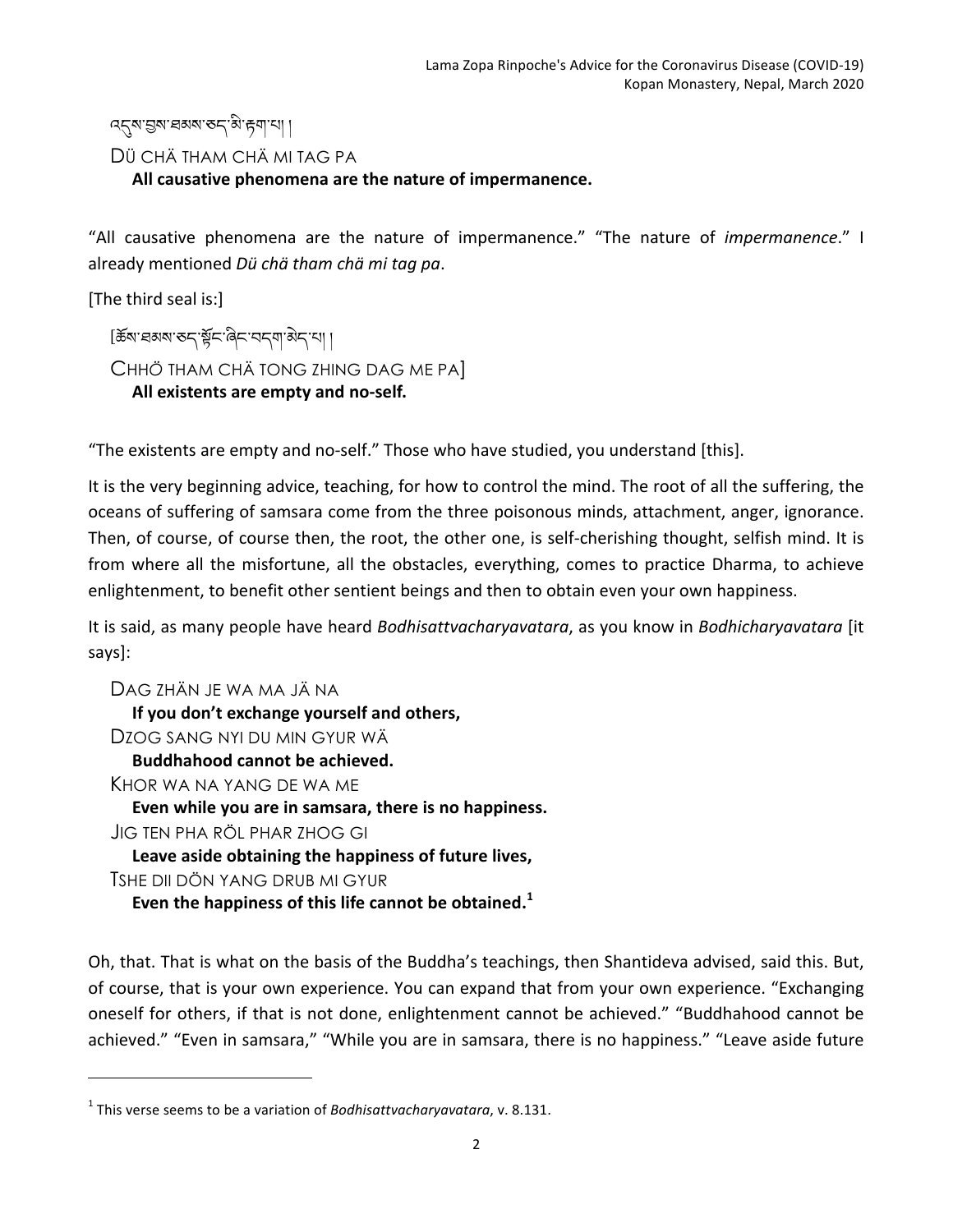lives, obtaining the happiness of future lives, even the happiness of this life cannot be obtained." That's very clear. People, many business people, many people, so many, *wow*, *wow*, so many, the happinesses of this life they want to accomplish, they want to achieve, but so much problems. You have to face *soooooo* many problems, *bah, bah, bah*, the whole life. Where does it come from? It all comes from the self-cherishing thought. It is very clear.

Then, cherishing others, ultimate good heart, bodhichitta, of course. But even if you don't have that... But, of course, that, then, is the root. It is what makes possible the root of the path. What makes possible to achieve enlightenment, to cease all the obscurations, all the mistakes of mind, and to complete all the realizations is that. Then, if you have bodhichitta, then you can cause happiness to numberless sentient beings up to enlightenment. This life, future life, up to enlightenment, all that can be successful. Even if you have a general good heart, even if you don't have ultimate bodhichitta but you have a good heart, you can cause so many sentient beings, insects and people, so many, you can cause happiness. You can help; it is unbelievable. So much of your success can be achieved. Okay? Like that.

Then, the other one is, of course, *dagdzin marigpa*, the ignorance holding the I as truly existent, existing from its own side, existing by itself, or, by using the language that every day we use, the real I. In reality, from beginningless rebirths the I exists in mere name, in mere name. So it is most, most, most unbelievably subtle what it is. It's like... Compared to the real I that appears and we believe from beginningless rebirths, comparing to that, it is like—it is not that the I doesn't exist, but it is like that! But it is like that.

So, you have to understand. I'm just introducing this to ordinary people like me who don't understand. So we are discussing it.

Okay. So we have to understand. Not God created that, not Buddha created that, our mind created that, the root of samsara, the root of the oceans of samsaric suffering. The sufferings you don't know that it is suffering and the sufferings you know you don't like, all that came from that. So our mind has been creating what is just a superstition, a wrong belief. So it is very strange. With that wrong concept, the wrong concept of I, then that is the root. From that, then you create—I'm just talking in a short way—the oceans of samsaric suffering, the oceans of hell suffering, oceans of hungry ghost sufferings, oceans of animal suffering, oceans of human being, sura and asura, intermediate state being. *Bah, bah, bah. Lama khyen, lama khyen. Bah, bah, bah.* So it is really, really, really, really funny. It is really, really, really funny. Funny, if you think, if you discover. If we don't analyze, if we don't analyze, don't check, like science. Now this is inner science, not outer but inner science, checking up by the mind, realizing that the most dangerous, most harmful wrong concept is the creator of the oceans of samsaric sufferings. *Bah, bah,* bah. The suffering is the suffering of pain and all the pleasures, samsaric pleasures, are in the nature of the suffering of change. That's why it cannot continue, it cannot develop, that pleasure, whereas Dharma happiness, happiness with bodhichitta, renunciation, emptiness, just without talking even about tantra, those happiness they can develop.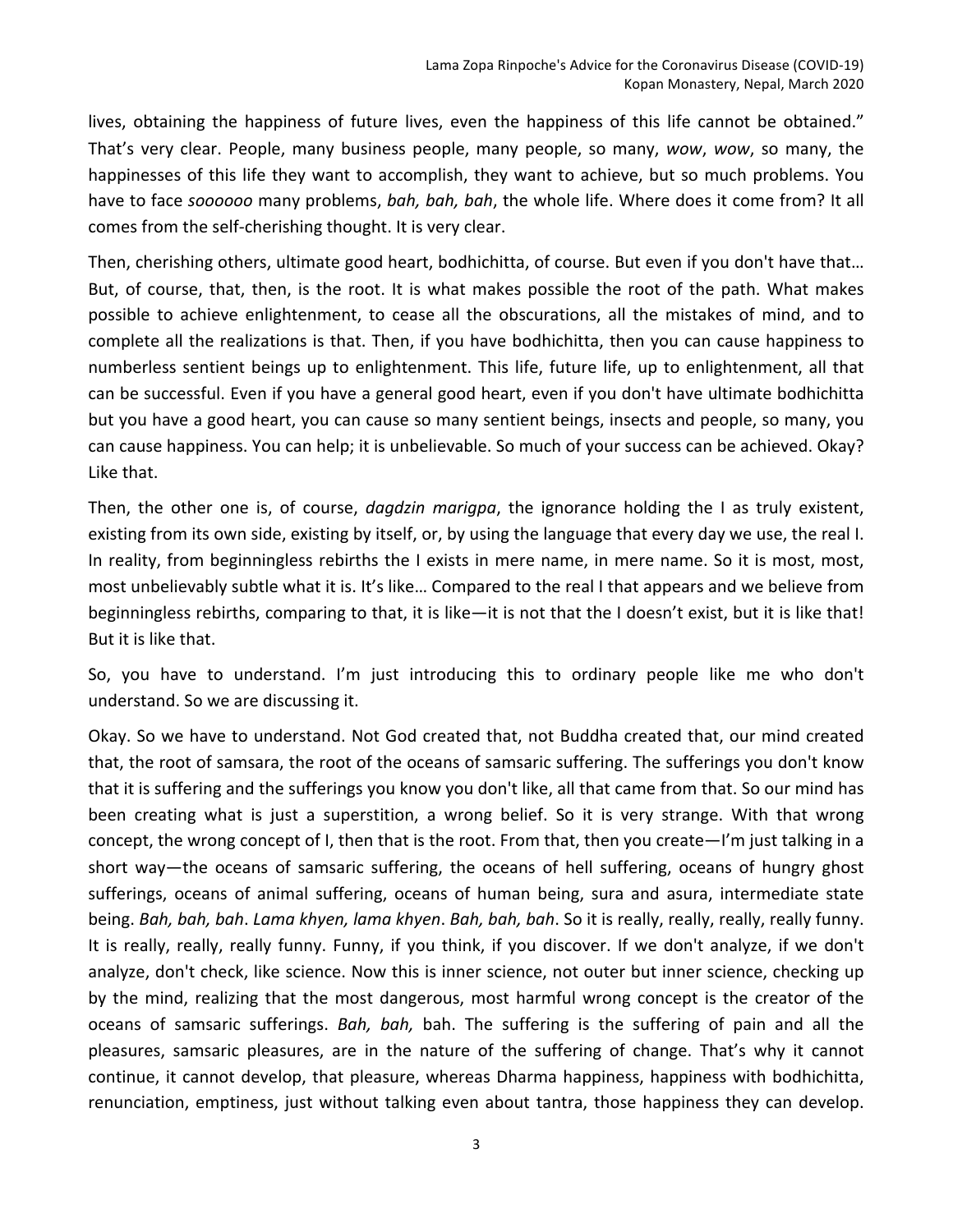When you achieve enlightenment, you have completed the happiness of Dharma. You can't do that with the samsaric happiness. Why? Because samsaric happiness is the nature of suffering. Because of that. It's like on a sword or on a knife there is honey, so you lick it and then you experience the sweetness, yes, but then it cuts your tongue. Or then the flies, butterflies [moths], different flies, when there is the light of a fire, then they try to get inside it. Even though it is hot, they can feel it is hot, but still they try to go inside. The light of the flame, they try to really go in. So they have a totally wrong hallucinated appearance of something most amazing, something most beautiful, something to really get inside, then you will be blissed out or something. I'm just making it into words. That's why those different flies, big and small, try to get inside. They try to get inside, but once they get inside, they get burned. They don't know; it is totally opposite, completely opposite, what appears to them and what it is. So like that, or the flies get inside the candle wax, the candle, then they fall down. They drop in the candle wax, or an oil lamp, or things like that. *Bah, bah,* bah. Like that, they could not fly. Even if they didn't burn but they dropped in the wax. It happens like that.

People who are fishing, they have a worm, a fishing worm tied [on a hook]. The wire went through the body, then you put that in the water. It moves of course, then from far the fish can see there is a worm there. (*Rinpoche shows how it wiggles*) They want to try to eat that. With so much desire, they *run* to eat it. But then what happens? It wasn't like that. It is totally against what they wish. They get caught. Their mouth gets caught by the wire, the hook. *Bah, bah, bah*. Then, *lama khyen*, what pain. They get caught. Then with a knife you clean outside the hairs [scales], then you cut it in half. *Bah*, *bah, bah. Lama khyen, lama khyen,* what suffering, what suffering.

The pleasures of samsara, how they are the nature of suffering, oh, is like this. It is totally deceiving, *bah, bah, bah,* like this example I gave, just a few examples. It is very good to use the examples for meditation [of how they are] deceiving. Bah, bah, bah, bah, bah, bah.

Then from there, so much attachment. [But] nothing is definite, always it changes. Because the disease happened, the government changes, so all the business people changes, business goes down. So many changes, nothing is definite.

Then how much we enjoy them, we never get satisfaction, as Lama Tsongkhapa said in the *Foundation of All Good Qualities. Bah, bah, bah.* Those two are the main sufferings. *Bah, bah, bah.* Lama khyen, lama khyen. So then something which is wrong, then you continue, continue, continue. Then after some time, it gets exploded, then huge suffering. You don't realize that the nature of samsara is suffering, that which is suffering, all these things.

#### What am I saying?

Then, the third [suffering] is the pervasive compounding suffering, *kyabpa duje kyi dug ngal.* The two other sufferings, the suffering of pain and suffering of change, *gyurwai dug ngal*, *dug ngal gyi dug ngal* and *gyurwai dug ngal*, came from the third, pervasive compounding suffering, kyabpa duje kyi *dug ngal*. These aggregates are completely under the control of delusion and karma, so they are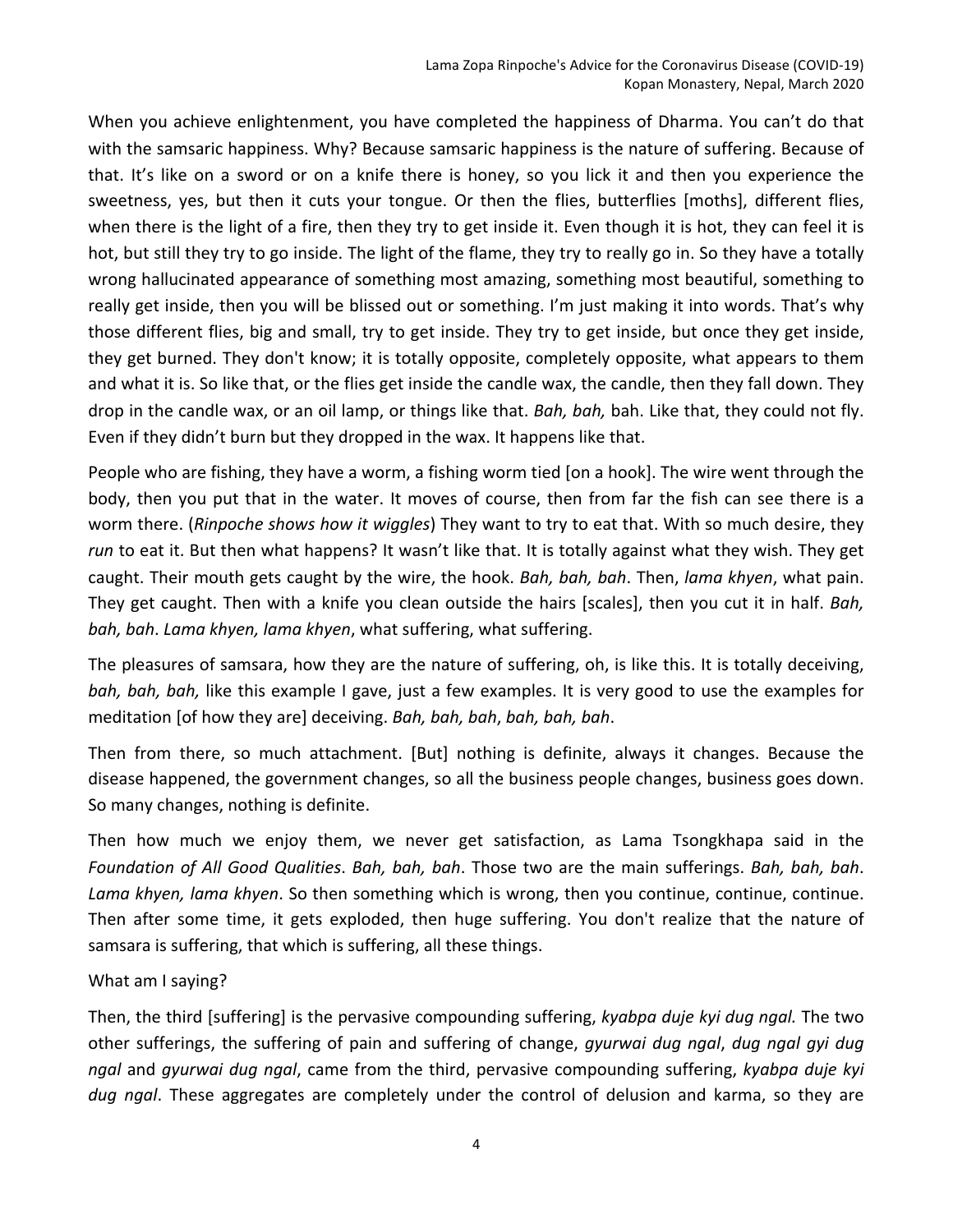pervaded by suffering, as His Holiness always explains. Then these aggregates are the contaminated seed of delusion and karma. From that seed, delusion arises again and the suffering of this life and the suffering of future lives arises from that again—from these aggregates, these contaminated aggregates. Therefore, in the life the most, the most, the most, the most important meditation involves the most important practice the life to live in, the life to follow, where your mind should live, is bodhichitta and emptiness. These two are the foundation of all tantra, the quick path to achieve enlightenment. 

Okay, that is enough. That is enough just for an introduction.

## Meditation on Death is the Foundation

As I mentioned before, this is the foundation, almost the first teaching, instruction, or advice, [the one] about impermanence-death, *chiwa mitagpa*. Not only is death definite... I mean except for a hallucinated person, but most people, of course, [know], "I will die," but always there is the thought, "I will live for a very long time." Even if your family dies, your brother dies by cancer, by that, by this; even if around you people you know are dying gradually, or sometimes together, but you never think of your death, that you are going to die. Nobody says, "I won't die forever," in the world. I don't think [anyone says that] except if the mind is hallucinated, over-hallucinated.

That, death is definite, and when the death will occur is indefinite. Death—today the body is like this but tomorrow you cannot say. It can be on the firewood burning the body by this time tomorrow; so you can't really say. The actual time of death is indefinite. That is the very basic, very beginning, very basic teaching. We have been hearing for however long you have been hearing teachings of the Buddha, for however many years you have been a Buddhist, that the actual time of death... The Buddha said, in the form of, he appeared in the ordinary aspect of a guru, then gave you the teaching, "The actual time of death is indefinite." You heard it so much, you heard it so much, but it was not like this, with this disease happening, people dying, so there was not this fear. There was not this useful fear. It is very, very strange. What the Buddha said... All the three-time buddhas, the numberless past, present, and future buddhas of the ten directions, manifested in the guru, in the ordinary aspect of the guru, so that you can see them, so you see the holy person and receive teachings, all that—learn the alphabet and the commentaries, the *lungs*, and you can receive the pratimoksha, bodhisattva, tantra vows, initiations and commentaries, *lungs*, instructions, commentaries on tantra—so that you can make your mind so close to enlightenment, *bah, bah, bah*, yes, if you correctly practice. All the time you are being taught, it is taught, it is said in the teachings, but that, kind of—for me and for common general people like me—that is left out. It is kind of like it is not taken seriously; that is like sort of normal talk. But then the disease happened, what the country talks about, then you are so scared, so scared. If the doctor says, "You have cancer," oh, you are so scared, terribly scared. *Bah,* bah, bah. But when the Buddha, when the guru, always gives you this teaching, the basic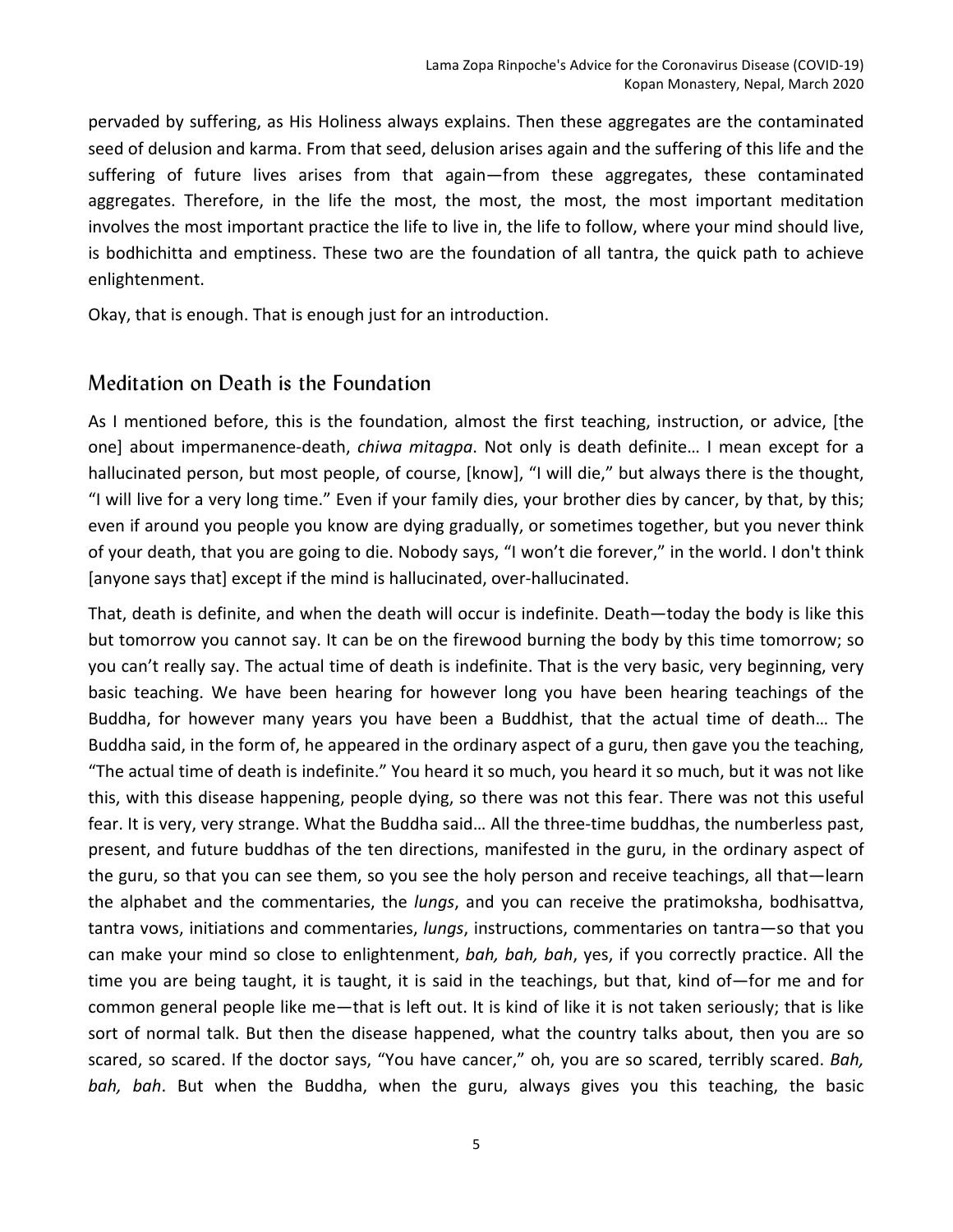introduction, the basic meditation [that death is definite and the time of death is uncertain] to control your mind—ignorance, anger, attachment, all the delusions—and to control the negative karma, and to allow all the realizations of the graduated path of a lower capable being, the graduated path of a middle capable being, and the graduated path of a higher capable being, all that up to enlightenment, to allow in your mind, but the meditation which does that, which is very important, but that is not taken as important, as serious. So it is very strange. If the doctor says it, then it becomes so serious. If the doctor says it. But if the guru, the Buddha, [says it], it is not taken up with effort; only if the doctor says it, then, if the world or the country says it. It is very kind of very interesting. It is kind of silly. Silly.

Now, if you had taken what the Buddha said, what the guru says, so seriously, oh, then you would practice Dharma continuously. You would never waste [your time] day and night. You would never waste even one hour in negative karma, in creating negative karma, the cause of the lower realms. You wouldn't spend your life in that, not even one hour. You would practice Dharma continuously, then you would achieve realizations year by year, for example. Like that would happen if you were to take as serious what is said in the lamrim, what is said in the teachings, in the base of the tantra teachings, the sutra teachings.

Lama Tsongkhapa said... It is difficult to remember the words. The meaning is the perfect human rebirth, which is difficult to find again, then impermanence-death, and karma, if you do realize this, then everything happens. Then all the following realizations happen. We didn't get... [People] like me, we didn't get done this. This very basic thing is left out. We didn't take it seriously, so then the rest of the realizations up to enlightenment don't happen. That means if you discover [the first teachings], if you realize them, then all the rest of the realizations happen without difficulty. They happen easily. It says that in the lamrim, I think.

## Oral Transmission of Vajra Armor Protection Wheel Short Practice

[video 00.36] Okay. Now, now for yourself to not get the disease and the disease, if you did get it, to recover from that, then Vajra Armor is the mantra to recite every day. One mala you can recite; that is common. It is unbelievably important, that one. So I'm going to do that.

Many people become great healers by reciting this mantra. Even if they don't know the basic lamrim or Dharma, they don't know much, but many become great healers. There are many. They are able to heal many people, so many people. Of course, then you have faith in the mantra, the power of the mantra. 

I'm going to do the *lung* of this. I received the *lung* of this mantra from Kyabje Trulshik Rinpoche, His Holiness the Dalai Lama's guru. He took initiation from Rinpoche. [Kyabje Trulshik Rinpoche] is very, very qualified, a perfectly qualified guru of sutra and tantra in the world, in this world. I received this *lung* from Rinpoche in Kathmandu. I'm going to read this.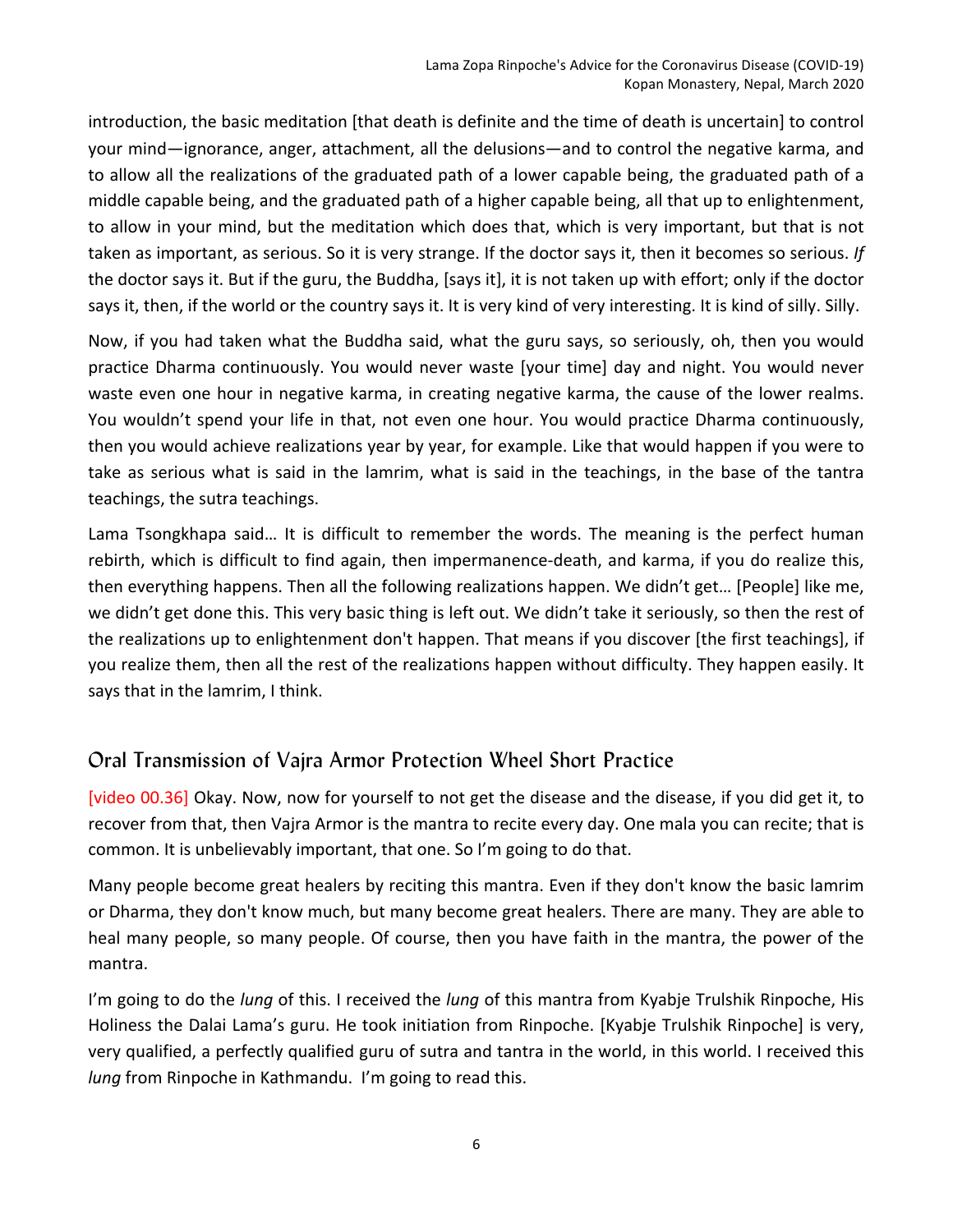"I go for refuge to Buddha, Dharma, and Sangha until I achieve enlightenment." And, "Due to the merits of having done charity and so forth, practiced the six paramitas, listened to teachings," by the three-time merits collected by me, three-time merits, past, present, and future, three-time merits collected by numberless sentient beings, and the three-time merits collected by numberless buddhas, "may I achieve the total cessation of mistakes of mind and the completion of all the realizations, buddhahood, in order to benefit all..." "Benefit" means to free from the oceans of samsaric sufferings the numberless hell beings, numberless hungry ghosts, numberless animals, numberless human beings, numberless sura beings, numberless asura beings, numberless intermediate state beings, to free them from the oceans of samsaric sufferings and bring them to enlightenment. Benefit for sentient beings means that. "Therefore, I'm going to listen to the *lung*." You can think like that. However, at least [listen] to help the sentient beings. You are just one; sentient beings are numberless. So it is much more wise to cause numberless sentient beings [to be free from suffering]. Just don't think only of yourself, because it is mentioned in the Buddha's teachings and you can discover that all the sufferings came from where? They came from the I, cherishing the I. Then, all the happiness from beginningless rebirths, now, and future happiness, including enlightenment, everything, came from others, cherishing others. "Therefore, I'm going to listen to the teaching, the *lung*, for the benefit of others."

Now I'm going to do the *lung*.

# *Vajra Armor Protection Wheel Short Practice*

*(Rinpoche gives the oral transmission of the following verses in Tibetan)*

```
<u> रू</u>द्र हेवा हॅर अंडेट दवा हबबा ।
हैं: हैं सुव्यालयात्रा पहिंद यायी
ক্স'<sup>ন্ম'</sup>ন্ম'ৰ্ম্ম'ৰ্ম্ম' ব্ৰিন্দ'ৰ্ম্ম'ৰ্ম' ।
ৰ্বম'ব্ৰুন'থন্'ৰ্ন্ত্ৰুন'ৰ্ম্ন' মুঘৰা'নমাৰী ।
```
RANG NYI CHHAG DOR THING NAG NGAM

**I** become the very ferocious dark blue Vajrapani,

DOR JE DRÜL ZHAG DZIN PA YI

**Holding a vajra and a snake lasso.** KU LA DUR THRÖ PÄL CHHÄ DZOG

**My** holy body is complete with the glorious ornaments of the charnel grounds, ZHAB ZUNG PÄ NYIR DOR TAB DRÄ

And I stand with my two feet stretched out on a lotus and sun.

```
बेग्नेब बेग्दुस्यान के पुरस्
সু'শ্ম'ণ্ড' ব্রিন'ঞ্জন|ম'ষ্ট্রন|'ন্দ'| |
```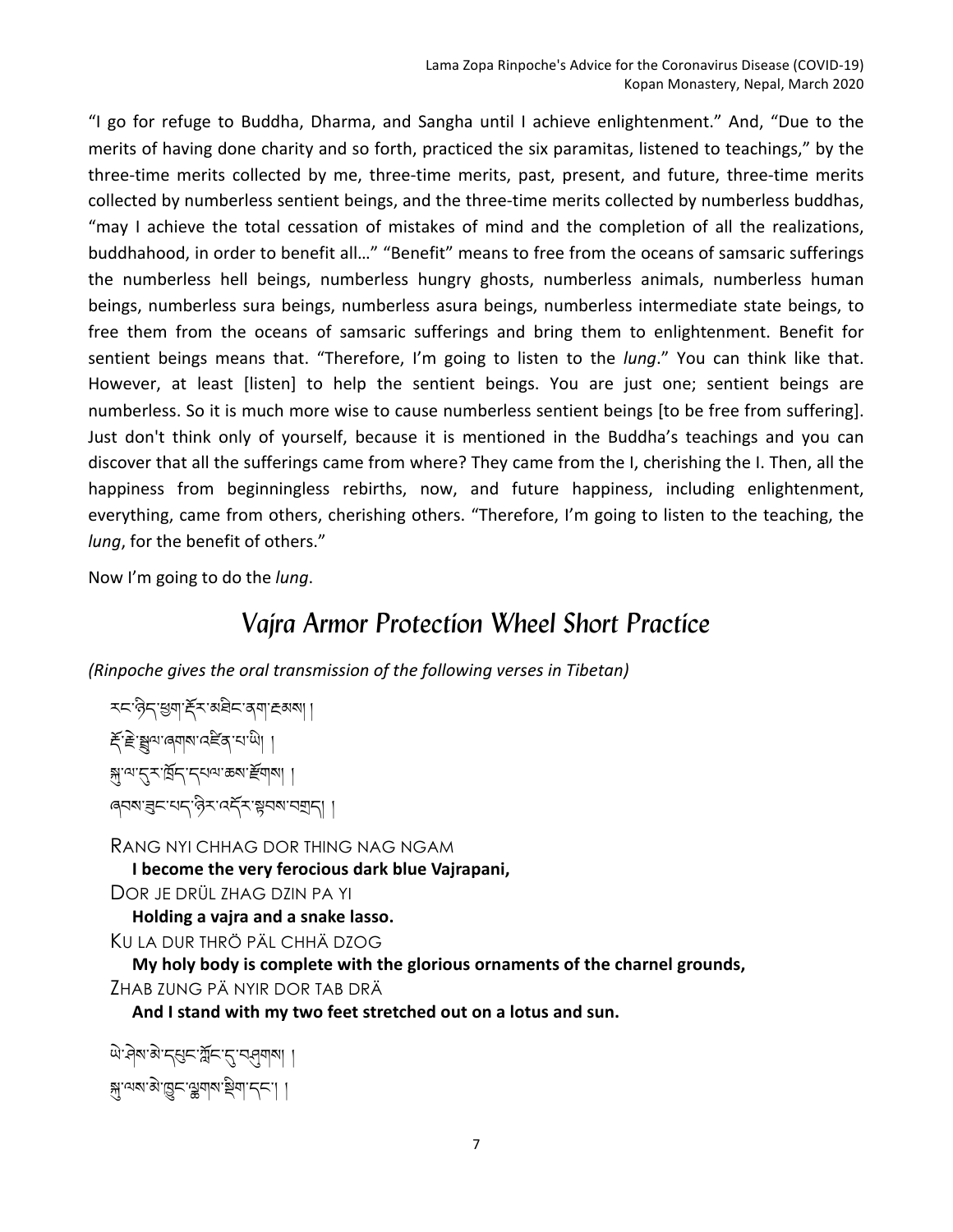খনার্মাক্লুনস্মান্তর্জন্মাণী। ८८ क्षेत्रा बरा बुद्ध । ནད་རིམས་གདོན་བགེགས་བWག་པར་བསམ། ། YE SHE ME PUNG LONG DU ZHUG **I** abide amidst a blazing transcendental wisdom fire. KU LÄ ME KHYUNG CHAG DIG DANG From my holy body fire garudas, iron scorpions, PHAG NAG LUNG ME TSÄN DUG GI Black pigs, wind, fire, and the noxious vapors of poison NGÄN LUNG SER LUNG TSHUB TAR THRÖ Are emitted like violent winds and hailstorms, NÄ RIM DÖN GEG LAG PAR SAM

Destroying all disease, epidemics, spirit harms, and interferers.

This mantra... This text is copied from what I received from Kyabje Trulshik Rinpoche. In the *lung* I received from Kyabje Trulshik Rinpoche, it has HŪM VAJRA PHAȚ. So normally OM PADMAŚHAVARI PHAŢ, it starts like that. But the one I received from Rinpoche has the three syllables HŪM VAJRA PHAȚ. So it is okay, you can recite it like that. Don't worry about wasting time [when reciting the longer version]! We waste... Like I myself, ordinary us, some of us, we waste the whole life gossiping, by doing so many useless things in the life, which is only negative karma, the cause to be reborn in the lower realms. So actually if we think of the karma, that is really frightening, most frightening, sad.

*(Rinpoche recites the mantra four times)*

্জ্ঞ| ৷ষ্ট্ৰ'ন্দ্ৰ্যৰ্থৰ স্থান্দ্ৰাস্থ্য পৰিতি পৰি প্ৰায়ত প্ৰায়ত্ৰৰ ১৯২৯ চন্দ্ৰ স্থাপন কৰি পৰি পৰি পৰি পৰি প

HŪṂ VAJRA PHAṬ / OṂ PADMAŚHAVARI PHAṬ / NÄN PAR SHIG / NĀGANAN / TADYATHA / SARVAVIRITA / HANA HANA / VAJRENA RAKSHA RAKSHA SVAHA

*Recite this as many times as possible.* 

Then after that it says, "Recite this as much as possible." Usually you recite one mala.

At the end of the recitation, [blow on] water to bless it. Then, drink and anoint yourself with it.

Then, "At the end of the session, you can blow the mantra on a bottle of water, or a jar of water, or whatever." Then, "You blow on the water, then you drink it." Either you drink it or give it to other people, other sick people, to drink. Or for infections on the body, then you apply it. You can blow on cream, butter, like that, then you can apply it to infections, anything, harm outside the body.

*In your daily practice, blow into your nostrils.*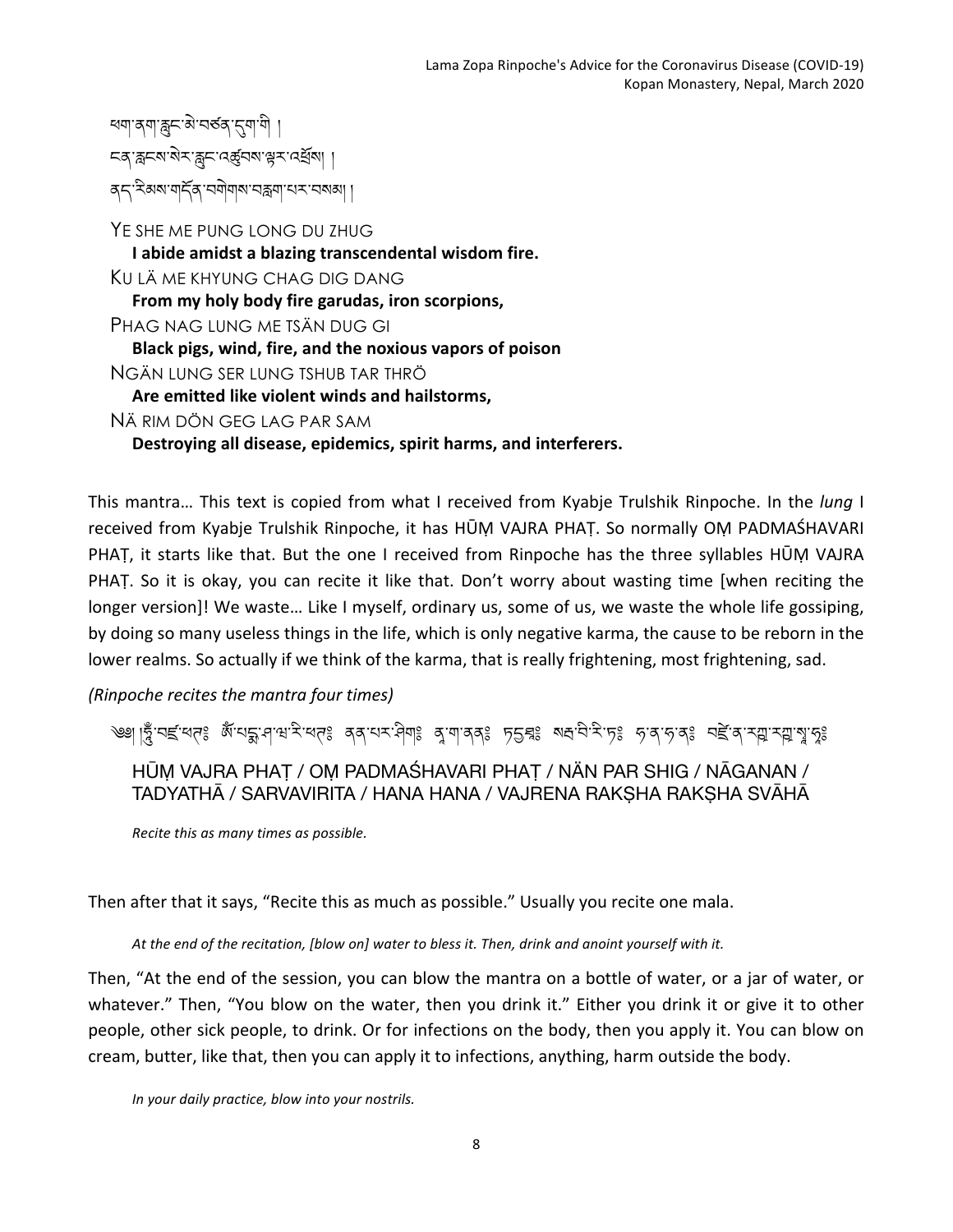Then, normally after you finish reciting the mantra, you blow in the nose. That means like this (*Rinpoche puts his palm in front of his mouth and blows three times into it with his lower lip upturned so that the air goes up into the nose*). You keep your hand up like this, then you blow. (*Rinpoche blows dagin* with his lower lip *upturned*) It helps the breath to go in the nose.

At the conclusion of the session, think that all disease and spirit harms are totally destroyed.

Then when you do that, [think that] all the diseases and spirit harms, everything, do not exist even in name. They are totally ceased. Think that.

Then, abide for a while in the state of meditation on the actual mode of existence [emptiness], beyond what *is* to be protected and what protects [conventional truth]. While empty, one arises again as the deity's holy *body.*

Then yourself, [the one] who is protecting; your action of protecting; and yourself, your body and mind, what is to be protected, all three, what appeared real, do not exist. They are totally empty. You place your mind in emptiness for a while. Then, while you are in emptiness, you arise into the deity. It could be your own deity, what you practice.

Then, make dedication prayers and prayers of auspiciousness.

Then you do the dedication, dedication prayer.

बेबादा दद्देवहायहाँ का साध्या अहमाया के साथ के राज्य के साथ से साथ से प्रदेश के साथ से

This text was extracted by Jñana from The Most Wrathful Chakra of Protecting the Root Attainment for the *purpose of use in daily practice.*

This is taken from the Protection Wheel. It is taken from that, this piece. It is showing the references.

The dedication, I added here:

[བདག་དང་གནན་མེམས་རུན་བམས་རོད་དང་སངས་རྒྱས་ঘམས་རོད་ཀྱིས་དས་གསུམ་ད་་བསགས་པའི་དགེ་བའི་རུ་ན་བ་བརེན་ནས་བདག་ଡିད་ ؗ જ્ઞેઢાଷ'रुठ्' શુષ'ઠાર્ચॅद' र्घष'5्ठ्' द'प्द' देवा'द' रुढा'ग्रीष'ग्रुद' 'दर्मेष' द'गोठ्' ग्रे'द'याचा "धेठ्' द' अधव 'दवा 'थॅ'द्याष'दार' हे 'द' 'व' धेद् <u>ন্দৰিক্' শ্ৰীৰ'ৰ্ক্' হ'ব্'ব্'বৰ্মৰ' বিৰ্মাণ বিৰ্মিক্' বিৰ্মিক্' বিৰ্মিক্</u>

DAG DANG ZHÄN SEM CHÄN THAM CHÄ DANG SANG GYÄ THAM CHÄ KYI DÜ SUM DU SAG PÄI GE WÄI TSA WA LA TEN NÄ

Due to all the merits collected in the past, present, and future by myself, other sentient beings, and all buddhas,

DAG NYI SEM CHÄM SU THONG THÖ DRÄN PA DANG REG PA TSAM GYI KYANG

By any sentient being even just seeing me, hearing me, remembering me, or touching me, DRO WA KÜN GYI RE WA GANG YIN PA THA DAG YONG SU DZOG PARJE PA LA

**May** I complete all the hopes of all transmigrating beings without effort,

YI ZHIN GYI NOR DANG PAG SAM SHING DU YONG WAR SHOG

Like a wish-granting jewel and a wish-granting tree.]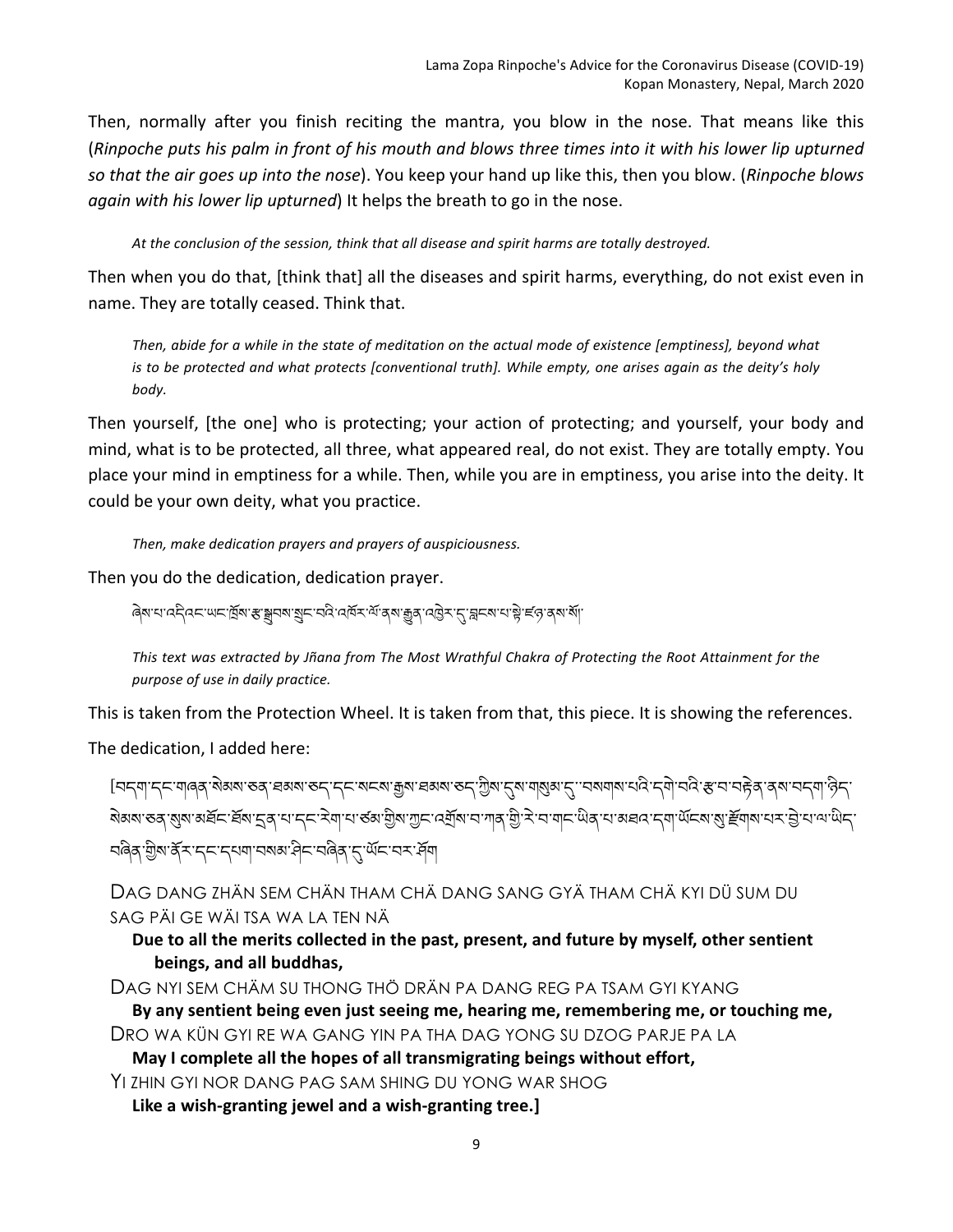"Due to the merits collected in the past, present, and future by myself, by other sentient beings," it means every sentient being—hell, hungry ghost, animal, human being, sura and asura. Then, "all the buddhas"; there are numberless buddhas. It becomes, by putting them together, unbelievable. It becomes most powerful. *Bah, bah, bah*. "Due to these merits, any sentient being who sees me, who hears me," my name or voice, "who remembers me, touches me," saw my photos, dreams of me, "even just by that, may all the hopes of sentient beings be completed without effort." (Rinpoche snaps his fingers) "May it become much more than a wish-granting jewel and a wish-granting tree." That means to cease the oceans of samsaric suffering.

୲ଛି]:ସ:ସୂଆ:ଷ୍ଟ:ସର୍ଥ:ସନ୍ଥାରା:ସ୍ଟ:କ୍ସିଆ:ଛ୍ମିସ:ସର୍ଥ:ଡିମ୍.୫ିସ୍.ଡିସ୍.୧଼ି≾:८ଏ।ସର୍ଥ:ସମ୍ୟାଧାରାଜ୍ୟ ଏଡିରା:ସ୍ଟ:କ୍ରିସ:ଦ୍ରି,ଜାଷା:କ୍ରିମ:ଜ୍ୟାକ୍ସି: ব'ন্দ'। ব্র্দ'বাৰ্মণ'শ্রুণ'ক্স'ক্কর'র্ম'ন্দ'ক্ল্লা'্দ্র'ক্কুদ'ণ্ম'স্ক্র'র্ম'ক্ল'ইনাৰ্ম'ন্ডুম'ল্ম'ৰ্মান্ম'ন্দ্র

KYE WA THOG ME NÄ SAG PÄI DIG DRIB THAM CHÄ KÄ CHIG NYI DER DAG NÄ

**May all their negative karmas and obscurations collected from beginningless rebirths be** purified in that very instant.

DAG PÄ ZHÄN CHE PÄI JANG CHHUB KYI SEM GYÜ LA KYE WA DANG

**May bodhichitta, which cherishes others more than oneself, be generated in their mental continuum.**

Ö SÄL CHHAG GYA CHHEN PO DE LAG TU GYÜ LA KYE NÄ

Through easily generating the mahamudra clear light in their minds,

LA ME DZOG JANG GI GO PHANG NYUR DU THOB PAR SHOG

May they quickly achieve the state of highest, complete buddhahood.

And the negative karmas collected from beginningless rebirths to get purified just in that time, and to generate bodhichitta cherishing others more than oneself, and to achieve buddhahood, the state of cessation of all the mistakes of mind and the completion of all the qualities, the realizations, to achieve that quickly.

Then, this is what Lama Tsongkhapa said, "In short..."

```
अॅट्नॅर व परीब पायेत्र दिवा या अद्रेष छबा स्वा।
ह्मयायदि दर्यादयायाङ्के दायदि अदार्धे ।।
হ্সব'থবি'হ্যুব'ঝ্যাঝ'থৰ'মন্ত্ৰহ'ষ্ট্ৰহ'ৰ্মা।
ক্সি<sub>'</sub>মার্প্রার্থ বা ইয়ার্থ বর্ত্তম শ্রী ।
```
DOR NA SHE NYEN DAM PA NYE JÄ NÄ In short, by pleasing the holy virtuous friend, THUB PÄI GONG PA NYE PÄI MANG THÖ KYI **May I complete well the activities of accomplishing**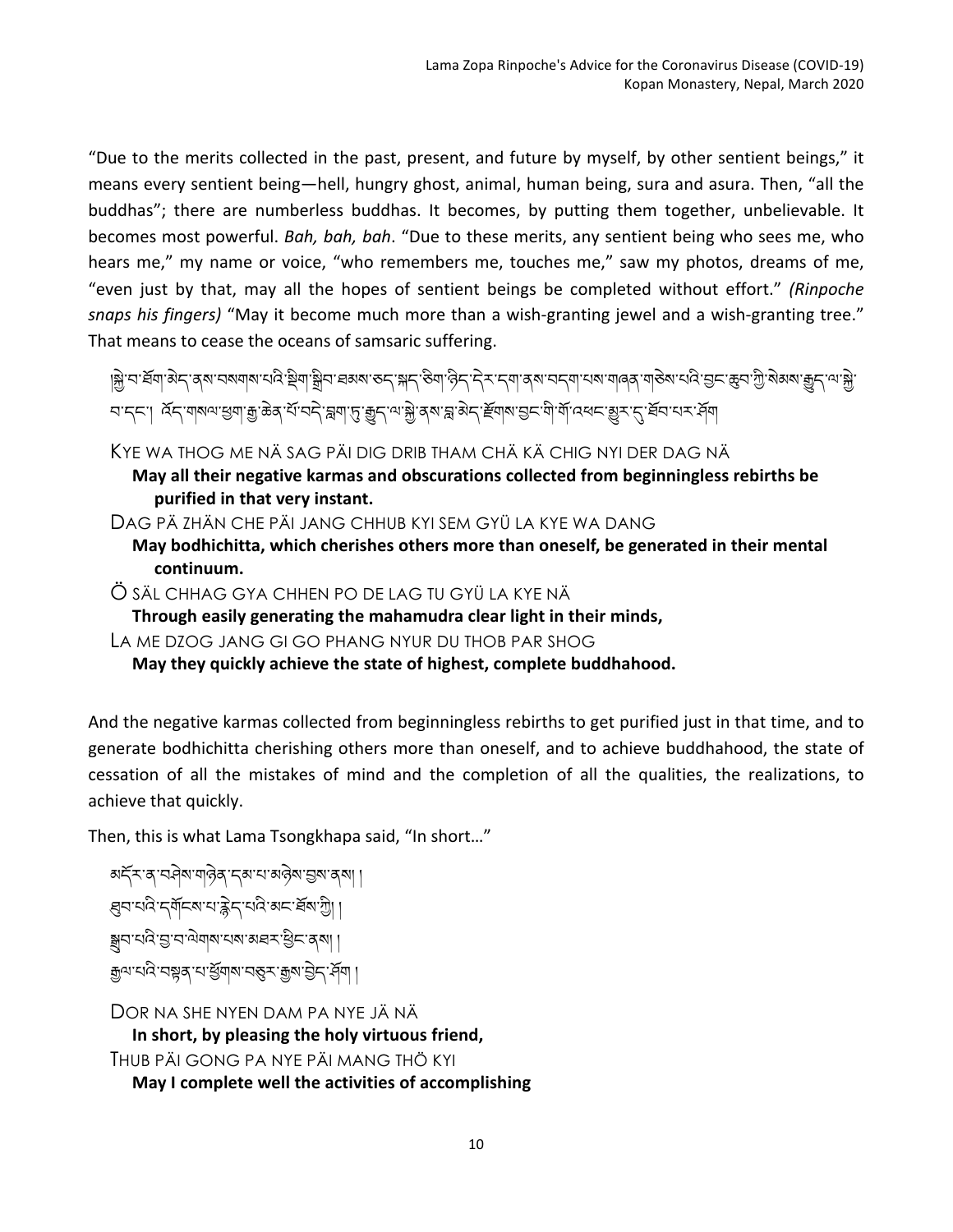#### DRUB PÄI JA WA LEG PÄ THAR CHHIN NÄ

#### **Much listening that has found the view of the Mighty One,**

GYÄL WÄI TÄN PA CHHOG CHUR GYÄ JE SHOG

And then spread the teachings of the Victorious One in the ten directions.

"In short, by pleasing the holy virtuous friend," "by many listenings having found the view of the Mighty One," the Buddha, "and then complete well the activities or practices, may I increase, spread, the teachings of the Victorious One in the ten directions."

Okay. 

## "Swift Fulfillment of Wishes in Dependence on the Great Jetsun Tsongkhapa"

[video 00:56] There is another prayer to pacify the epidemic disease, particularly that. This prayer was composed by Kyabje Serkong Dorje Chang. He became a geshe with Trehor Kyorpon Rinpoche, a great lama from Drepung. Then after that, he went into a solitary place to do retreat with so much hardships. Purposely, so much hardships, he did retreat after he finished studying sutra and tantra. Actually he was highly respected by the Thirteenth Dalai Lama, His Holiness the Thirteenth Dalai Lama. Serkong Dorje Chang completed the path to enlightenment. On the basis of lamrim, he completed the tantric path, the maha-anuttara yoga tantric path. He was incredible, yes, Serkong Dorje Chang. He wrote this prayer. So that is according to my Mickey Mouse observation, it came out powerful, good, to recite it to stop in the world the epidemic disease. I didn't receive the *lung* of this but I'm going to read it.

# *Swift Fulfillment of Wishes in Dependence on the Great Jetsun Tsongkhapa*

*(Rinpoche gives the oral transmission of each verse in Tibetan and then reads the English translation)*

ह्यायाद्युवाकुलारावि अञ्चित सङ्घेद स्टायाञ्चयावा अञ्चला मबुब स्व हर बेगा वहें बारी मार स्वाया बाद्धा के बाद्ध के स्था के बाह्य के बाह्य के बा हे पर्छुव 'र्ब्ल' पत्र पत्राणवार पार्याण कर्णा ব্যৰ বাৰ্ত্ত্ব কৰি প্ৰতি বাৰ্ত্ত্ব কৰা কৰা বিষয়া বিষয়া।

This is making a prayer to Lama Tsongkhapa, who is Manjushri, Vajrapani, Chenrezig.

# Supreme embodiment of the wisdom and compassion of all the victorious ones of the three **times**

Manifesting as a monk wearing the three saffron robes-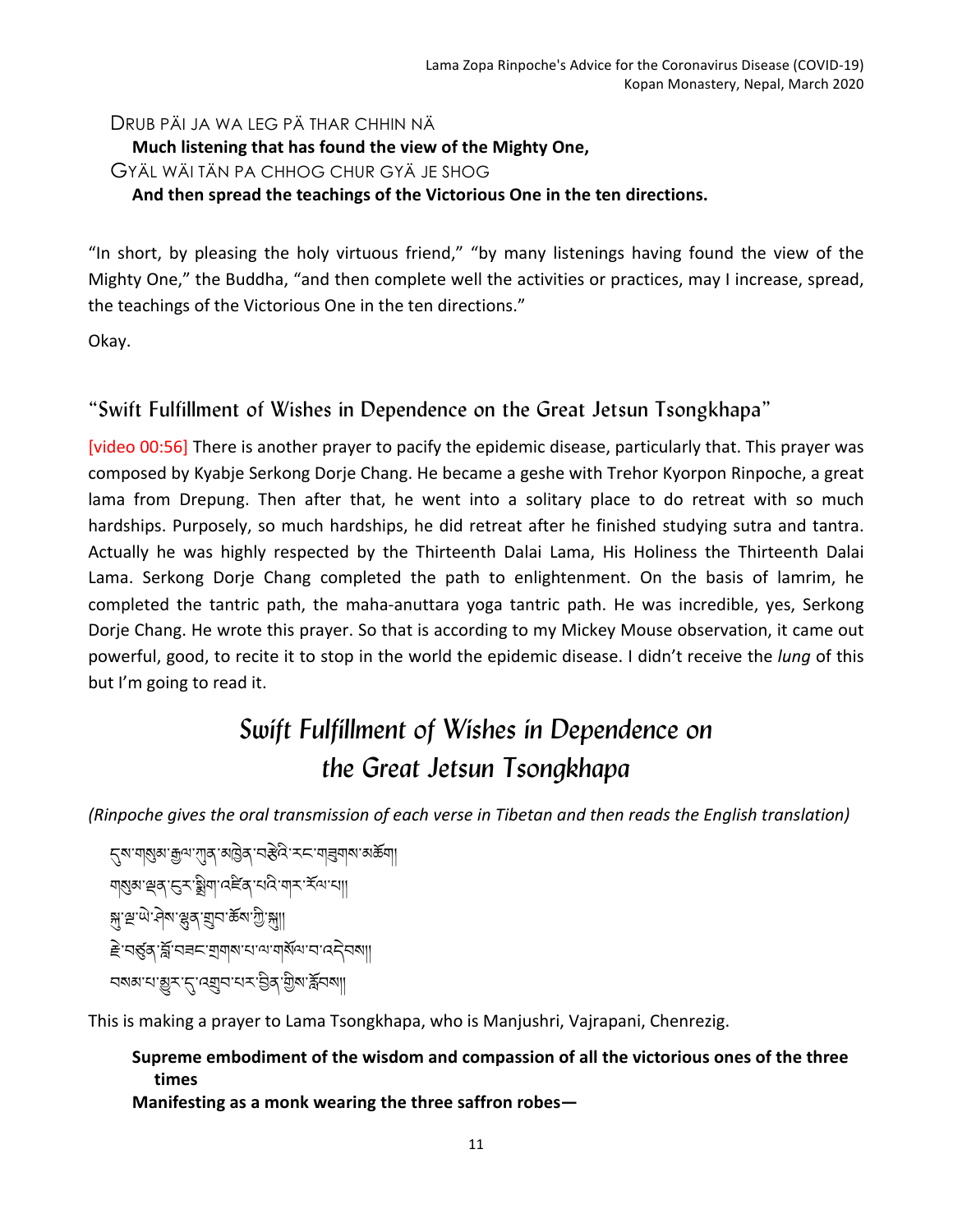The spontaneous exalted wisdom *dharmakaya* possessing the five bodies— To you, Jetsun Lozang Dragpa, I make request: Please bless me that my wishes be swiftly fulfilled.

Second one:

```
རང་བཞིན་གདོད་ནས་དག་པའི་འོད་གསལ་བ།།
མ་འགགས་རང་sལ་ལོངས་ëོད་Iོགས་པའི་G།།
স্ন'ধ্ৰুণম'ৰ্ল্ল','বৰ্ছনা'থৰ্ব'বৰ্ণ''ৰ্ল্ল'
हे पर्छुव ब्लॅं पत्र माणवाया या बार्षे बाद्म पर्दे पत्रा
ব্যৰ মাশ্ৰুমান বেম্ৰাৰ বাৰা বিভিন্ন আৰু নি
```
With a nature of primordially pure clear light, Uninterrupted natural expression of the complete sambhogakaya, Great being who unifies body and mind,<sup>2</sup> To you, Jetsun Lozang Dragpa, I make request: Please bless me that my wishes be swiftly fulfilled.

Third:

```
ནམ་མཁའི་ཁམས་མཉམ་མཐའ་ཡས་འKོ་བ་ལ།།
གང་ལ་གང་འཚམ་དེ་ལ་དེར་འཚམ་པའི།།
ৄয়ৢ৽ৼড়ড়৻ৼ৸ড়ৼ৸ৼঀৗ৸ৼঀৼ৸ৼ
हे पर्छुव क्लिं पत्र माणवाया या बार्यव्या
ব্যৰ মাশ্ৰুমান বেম্ৰাৰ বাৰা বিভিন্ন আৰু নি
```
**Displaying an array of manifold** *nirmanakaya***-emanations** Appropriate to the limitless living beings **Equaling the expanse of space,** To you, Jetsun Lozang Dragpa, I make request: Please bless me that my wishes be swiftly fulfilled.

Then, number fourth:

 

```
ত্রিন'ন'ষ্ট'মাউনা'মার্মন'ন'নসন'মেন মধ্রমা।
ব্দ্'শুনা'নেত্ৰ্যান'ৰ্ক্ষ্'ব্দ'ইকৰা'নাৰ্দ্ক'ননীনাৰ মাঁনাৰা
```
 $2$  This line was originally translated as "The great essence-union of body and mind." It was later corrected by Ven. Tenzin Namjong.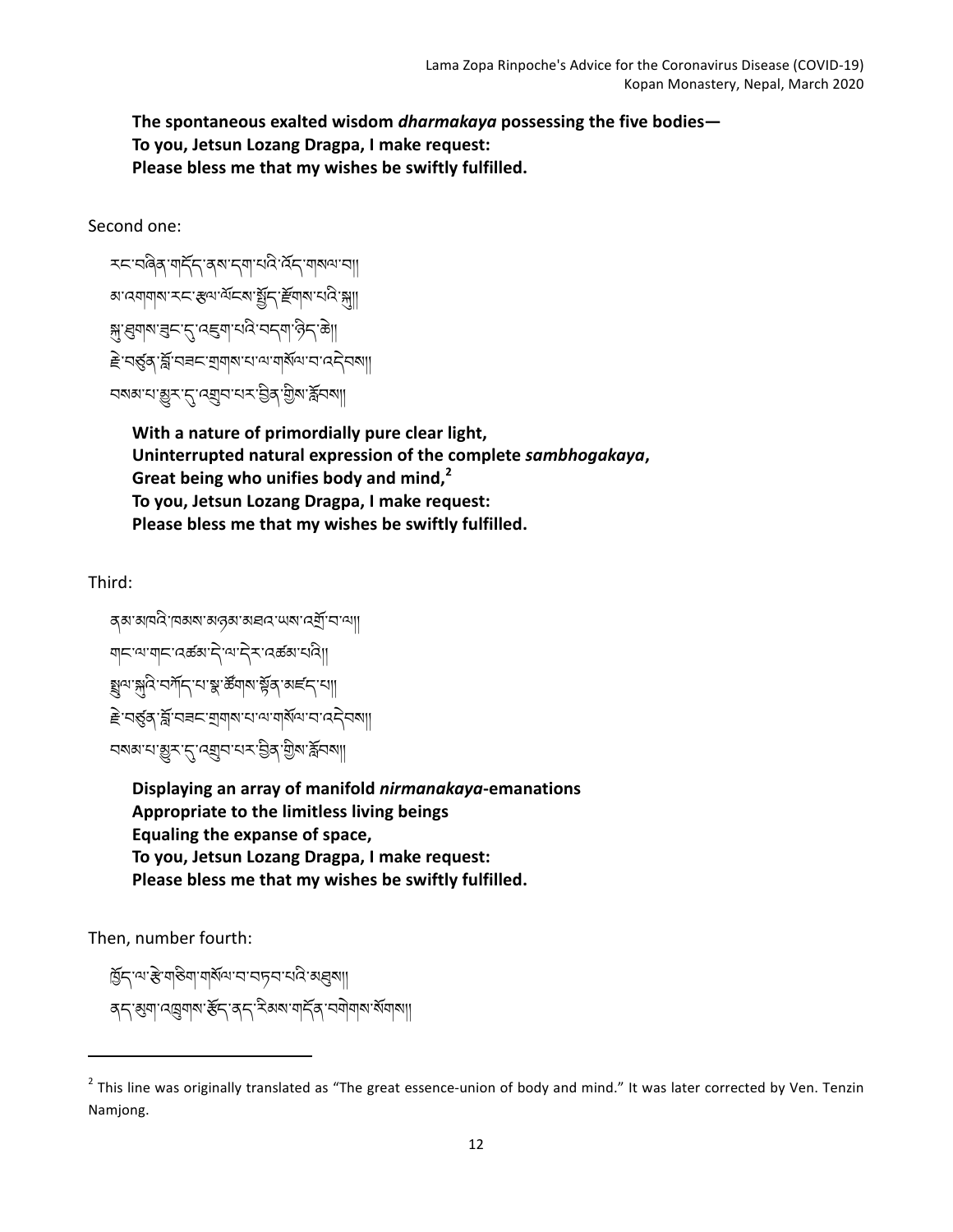```
ह्मेयाषाअदिः सुषामद्भा राज्यान को अपना कार्यो
ब्ध्वुद् क्रुत् सेगब् के अपुर क्षेत्र स्वेद्य स्वयं ना
ব্যৰ বাৰ্ত্তমাৰী বিভিন্ন বিদ্যালয় কৰি বিদি
```
So here [this verse] contains this epidemic disease that is happening in the world, particularly that, to cease that right now.

Through the power of having made single-pointed requests to you, **May all the unfortunate natural manifestations of the degenerate age— Illness, famine, quarreling, epidemic disease,** *graha***-spirits, interferers, and so forth** be pacified.

**Then, when I request that the excellent collection of conducive conditions increase,** Please bless me that my wishes be swiftly fulfilled.

Number fifth:

```
མ་རིག་རོནངས་པའི་མུན་པ་ཀུན་བསལ་ནས།།
র্শ্রিশ্র্মা অর্ক্টনা শ্রীস্থা হার্ল মাত্র
যাৰ্বেশ্ৰেমাৰ মহ্নবি বেন্ব মহ্মু বৰ্ত্ত মহি যাওৰা
स्वायदेवाद् अस्य क्षया सुरुण्या या अन्य क
বম্মা বাৰ্ম্ভুমান বেল্লুবাৰ সমূহ বিভাগ স্থান
```
Having completely cleared away the darkness of ignorance and confusion, And fully developed the illumination of supreme intelligence, Virtuous friend who causes the hundred-petalled lotus of the scriptural tradition to bloom-The sun radiating benefit and happiness—to you, I make request: Please bless me that my wishes be swiftly fulfilled.

Number six:

ন্দ্ৰবাৰ্ মঁঘাৰা দ্ৰা ভ্ৰাৰ মান্ত আৰু এই উন্নাৰ কৰা আৰু Äབས་མགོན་རེ་ས་གཞན་ན་མ་མཆིས་པས།། ཉིན་མཚན་0ས་üག་âན་Ñ་གསོལ་འདེབས་ན།། ন্ন'ঝবি'වූৰ'ক্লব্ম'ৰাজ্যম'ন্দেৰা'ট্ৰৰ'ৰ্ক্লবম্যা

Since I and others—the assembly of faithful disciples— Have no other lord of refuge to turn to for hope, **When we make requests in all the six sessions of day and night,** Please bless us that the guru's blessings may enter our minds.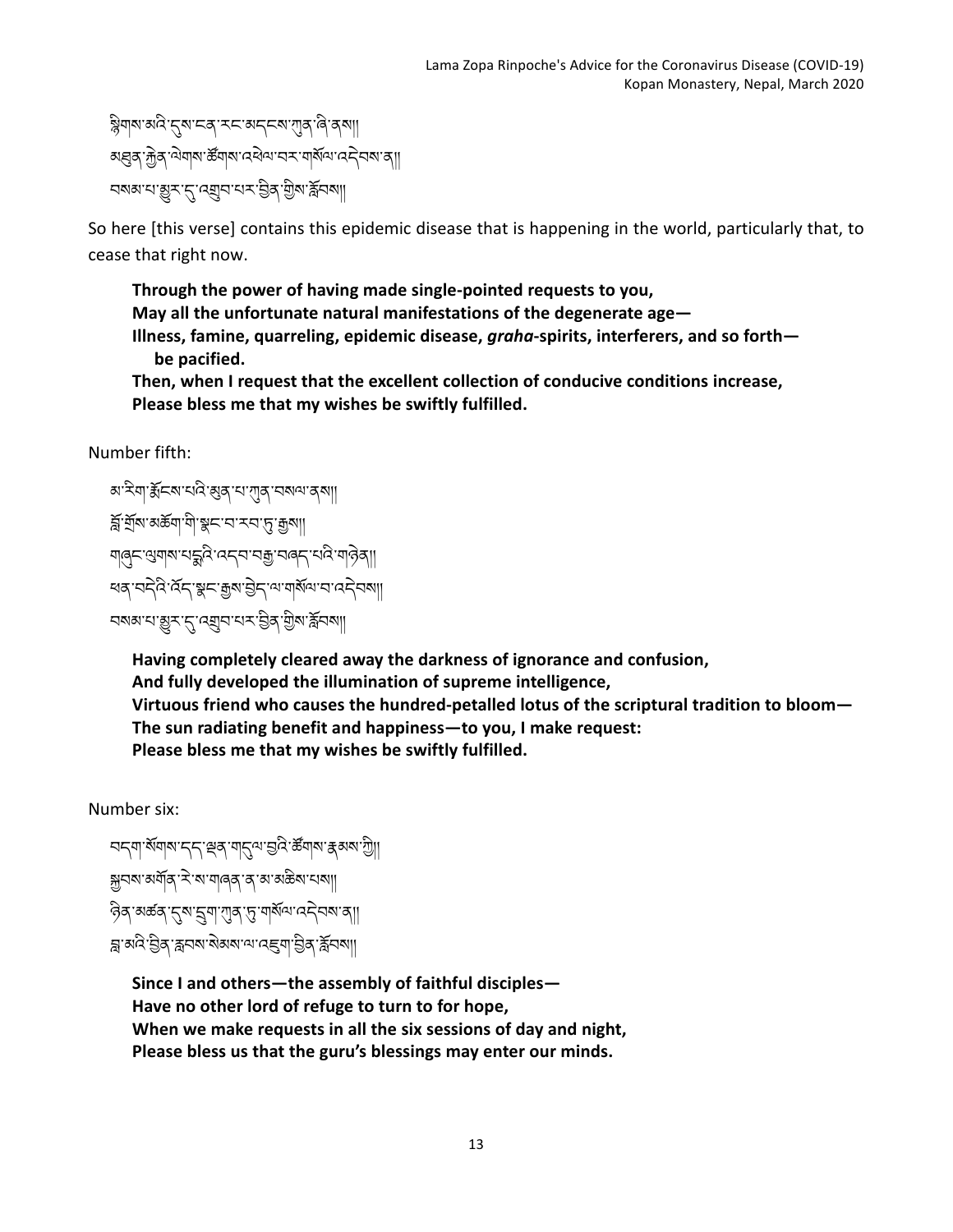```
के थे अवर ਘर क्लं यज्ञ याणारावे दयवा
འཁོར་དང་བཅས་པ་མཐོང་ནས་དེ་མ་ཐག།
सुःसुः दुषादः सूत्राश्वरः ब्लॅं सुद्धा बाह्या।
गुरान्ग्यान् सुगला विद्युष्य क्षेत्र संस्था का
্ষ্মান' ইন'ব্ৰুন্ন' প্ৰিম' ব্ল' ম' ম্ব' শ্ৰ' ক্ৰী
ব্যৰুত্তা ব্যক্তি এই বিশ্ৰাস কৰা।
```
Also, at the end of this life, **May I see you, Glorious Lozang Dragpa, along with your retinue** And immediately have a vision of you saying reassuringly, "Son, go to the celestial realm of Tushita!" Care for me with your compassion, Precious Guru. Please bless me that my wishes be swiftly fulfilled.

#### Colophons

*Original Colophon:*

َّ ﴾ લેષ વિદ્યાલય અગ્નિ કાચા કર્યો હોય કર્યો હોય કર્યો હોય કર્યો હોય કર્યો હોય કર્યો હોય કર્યો હોય કર્યો હોય ક ᡩᠽ᠄ᠳᢩᢆᢌᡳᢋ᠖ᢣᢖᢇᠲᡳ᠉ᡦᡆᢆᡳᢋ᠓ᢣᢋ᠅ᡦᢣᡄᢣᡌᢣ᠅ᡩᢋᡰᠲᡏᢣᢣᢋ᠅ᢣᡏᢣᡏᢣᡩᡏᢣᡏᢣᠲᡏᢣᡏᢣᡩᡏᢣᡏᢣᡩᡏᢣᡏᢣᡩᡏᢣᡏᢣᢣᡩᡏᢣᡏᢣᠲᡏᢣᢣᡩᡏᢣᡏᢣᡩ Ĕ མ་རོག་པར་རོས་སྲེ་རེན་པོ་འབྲས་སྲུངས་ཀྱི་བསྱི་གནས་ནས་འངམ་མགོན་རྱུལ་བ་གའིས་པར་མེ་ལྱེད་དད་ལྲན་བརུ་མུ་གྲུགས་གསེར་ལང་སྐྱེ་མིང་ངག་དབང་ ৰ্ক্সণ'ব্ৰিমম'ৰ্ন্নৰ শ্ৰুম'মৃম'থম'ষ্ণীশ'বৰ্মী।

Thinking that a requesting prayer to swiftly fulfill wishes in dependence on the great Jamgon Lama Tsongkhapa was necessary, the clarifier of the teachings of the Yellow Hat sect, the supreme emanation from Tehor, Trongsar Lozang Palden, with an offering of a white scarf and ten pieces of foreign currency, made sincere entreaties with insistent requests for such a text to be written. Therefore I, Serkong, who looks like a monk and whose birth name is Ngawang Tsultrim Donden, possessing unshakeable faith in the Second Victorious One, respectfully wrote this at my dwelling in the great monastery of Drepung.

#### [*Publisher's Colophon:*

Translated by Gelong Tenzin Namjong with the help of Ven. Jampa Khedrup, March 2020, from Serkhong Ngawang Tsultrim Donden (ser khong ngag dbang tshul khrims don Idan), rje btsun tsong kha pa chhen po la brten pa'i bsam pa myur 'grub ma. s.l.: s.n., s.d. Translation reviewed and edited by Geshe Tenzin Namdak and Joona Repo, March 2020.

#### *Translator's Colophon:*

Kyabje Lama Zopa Rinpoche advised that this prayer would be beneficial to help quell the novel coronavirus responsible for coronavirus disease (COVID-19). Therefore, Gelong Tenzin Namjong quickly translated the text with some helpful comments from Ven. Jampa Khedrup. Due to the merit generated by making this translation, may the holy gurus' lives be long and stable and all their holy wishes succeed immediately. Completed on March 9, 2020, the fifteenth day (Chotrul Duchen) of the Fifteen Days of Miracles. SARVAMANGGALAM.]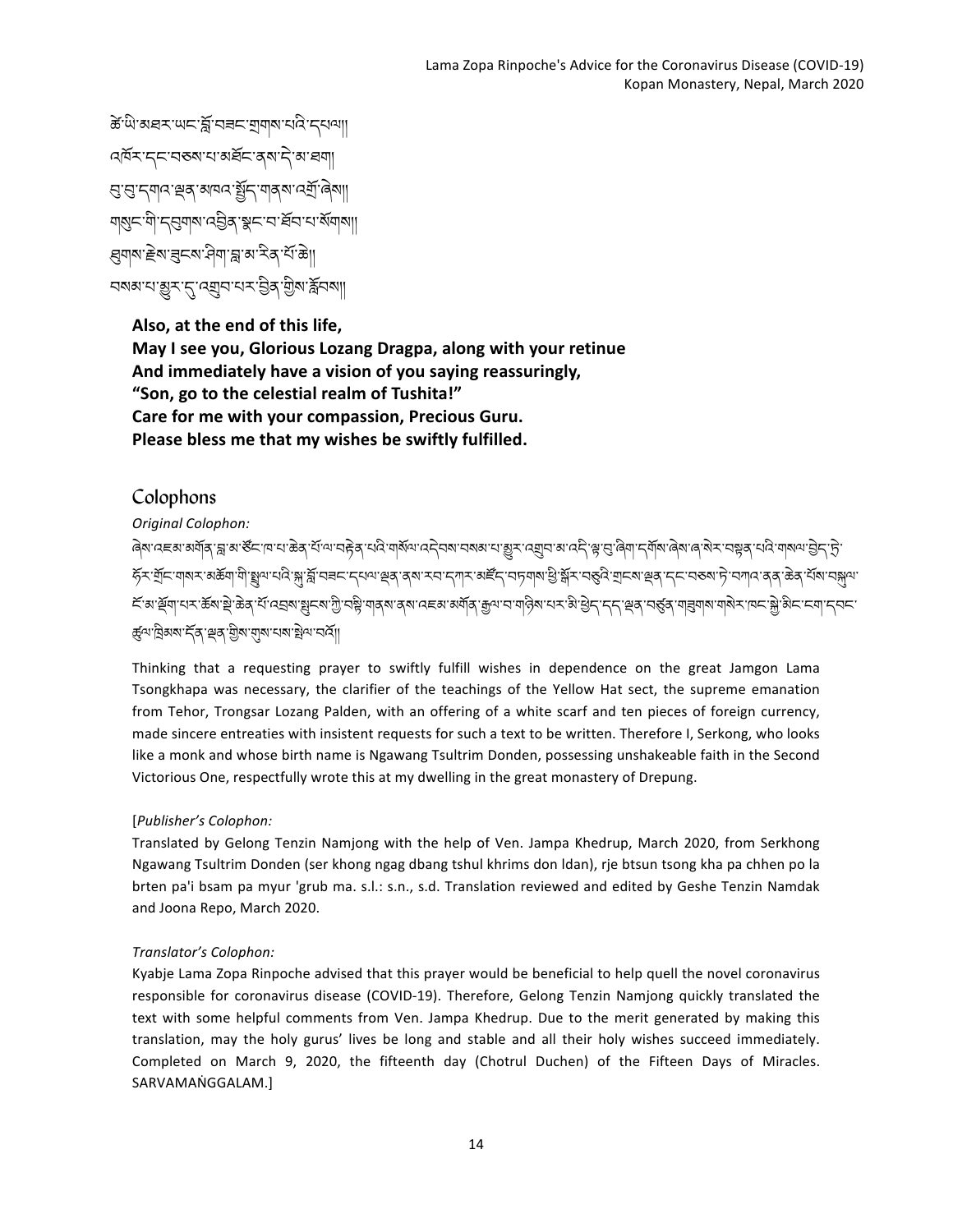This one, I don't have the *lung* but I just read it because it seems effective.

# Prayers by Mahasiddha Thangtong Gyalpo

I will do the last *lung*. The great yogi Thangtong Gyalpo quite a few lifetimes back he was Guru Shakyamuni Buddha, [according to] the *Brief Explanation of the Life Story of Thangtong Gyalpo*. So now the great yogi Thangtong Gyalpo... I think Holly printed it. I think at Vajra Yogini [Institute], when I was there giving commentary, she printed Vajra Armor, the deity, no, no, sorry, the great yogi, I think. $3$ 

## (*Rinpoche reads from a text*)

 

So what he did the great yogi Thangtong Gyalpo, externally what he constructed was 58 iron bridges in Tibet. Also he did that in Bhutan; we crossed one. I got two iron pieces from his bridge. It is said that if you make a *phurba* with that iron, it is already blessed so you don't need to bless it again. It is commonly said. So, 58 iron bridges in Tibet and Bhutan. Yes, unbelievable. So, 60 wooden bridges he built. 118 ferries in Tibet. 120 assembly halls and temples, he built. 111 stupas. Many hundreds of large and small stupas and innumerable paintings. All to benefit sentient beings. It is unbelievable what he did.

One time in Tibet, an epidemic disease happened in Sakya and so many people died. Then the Bonpos and tantric practitioners, ngagpas, did many pujas but nothing helped. So then, I guess, he made prayers to stop all this epidemic disease in Sakya. Then everything completely stopped after he did this prayer. So this prayer is also good for this epidemic disease now to stop it. It is good to recite it to stop it in the world.

I received this oral transmission from His Holiness Chogye Trichen Rinpoche, from whom His Holiness the Dalai Lama received Sakya Lamdre, His Holiness Chogye Trichen Rinpoche. Rinpoche gave it to the Nepalese government people. One time they invited him somewhere [in Nepal], so Rinpoche gave this Thangtong Gyalpo's prayer to stop the epidemic disease.

And then [there is a prayer by Thangtong Gyalpo to stop] famine. In U-Tsang, a famine happened and so much people died. He made a prayer in front of the Jowo in Lhasa. Then, those people whose mind was purified, they saw Chenrezig pouring grain, seeds, from the sky. So much happened in the country where the famine happened, so the famine completely stopped. It seems from that time a famine didn't happen.

 $3$  Lama Zopa Rinpoche appears to be referring to an image of Thangtong Gyalpo, under which it is written:

The great mahasiddha Thangtong Gyalpo built in his lifetime 58 iron bridges, 60 wooden bridges, 118 ferries, 120 assembly halls and temples, 111 stupas, and many hundreds of large and small statues and innumerable paintings. Also, a few lifetimes ago he was Guru Shakyamuni Buddha.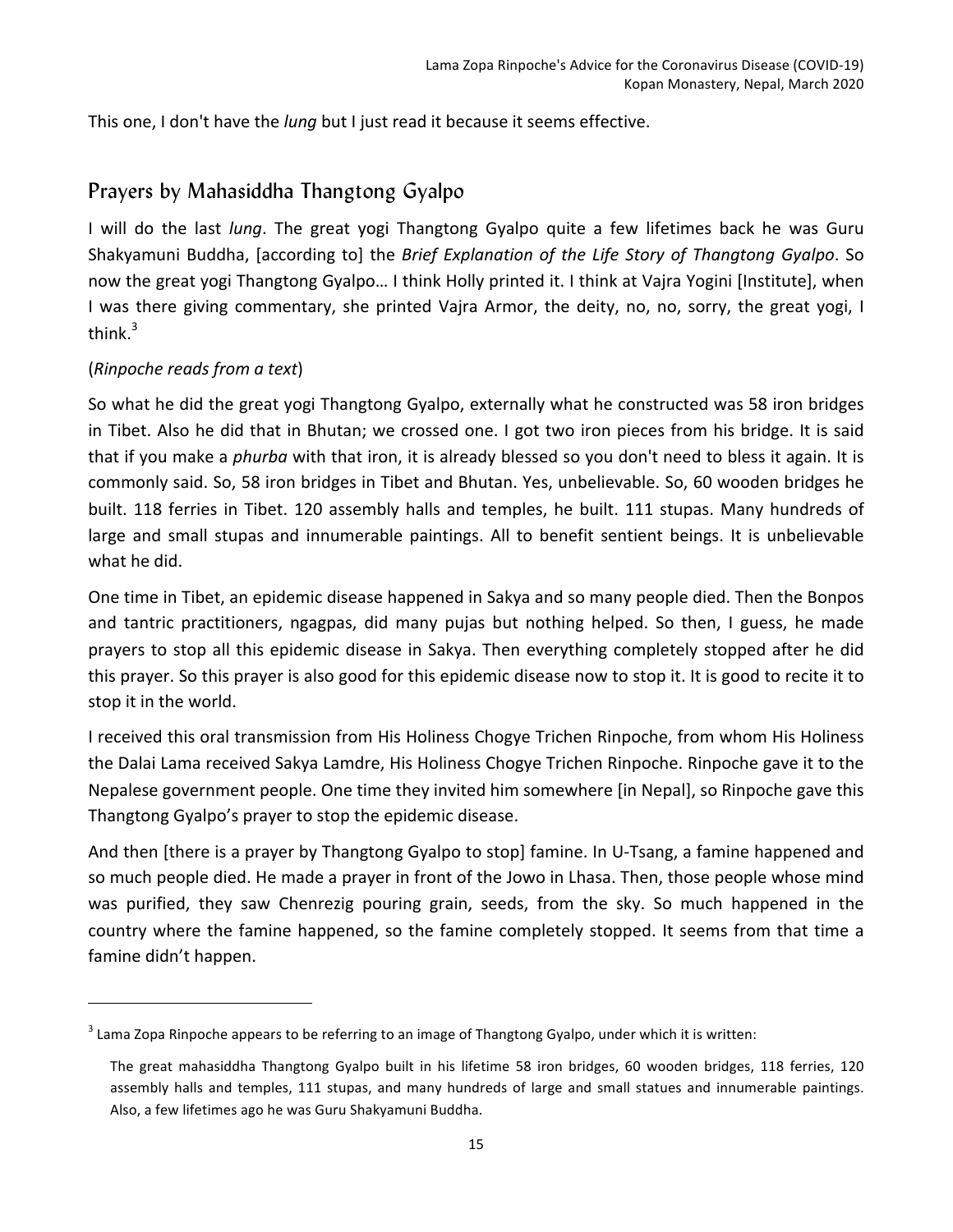Then there was a fight, so much fighting in Kham, I think. They tried so many ways [to stop the fighting] but it didn't help. They were unable to bring harmony to the two sides. Then Drubthob Thangtong Gyalpo made this prayer (to stop the danger from weapons), then everybody became harmonious and stopped the war.

So I'm going to do the *lung* of all three. Okay.

# Oral Transmission of Mahasiddha Thangtong Gyalpo's Prayer to Stop Epidemics

[video 1:09:51] So first, this one is good to recite. We are responsible to pacify the world problems, to bring perfect peace and happiness, so we need to recite this to pacify the epidemic disease.

*(Rinpoche gives the oral transmission in Tibetan of the following prayer)*

# *The Vajra Speech of Mahasiddha Thangtong Gyalpo: The Blessed Prayer Known as "Liberating Sakya from Disease"*

#### **Motivation**

All sentient beings—my mothers who are infinite like space—go for refuge to the precious **Guru-Buddha.**

*This form of going for refuge was given by Arya Avalokiteshvara to Ka Ngapa Paljor Sherab and by him to Mahasiddha Thangtong Gyalpo. Afterwards, it provided infinite benefits for living beings.* 

## We go for refuge to the Buddha, the Dharma, and the Sangha. We go for refuge to the assembly of gurus, yidams, and dakinis. We go for refuge to the empty clarity of our own minds—the *dharmakaya*.

*Recite these verses as many times as you are able.* 

#### OM MAŅI PADME HŪM

*Recite this mantra hundreds of times.* 

#### The Actual Prayer

May all the diseases that sadden the minds of sentient beings **That result from karma and temporary conditions, Such as the harms of** *graha***-spirits, illnesses, and the** *bhutas***,** Not occur in the realms of the world.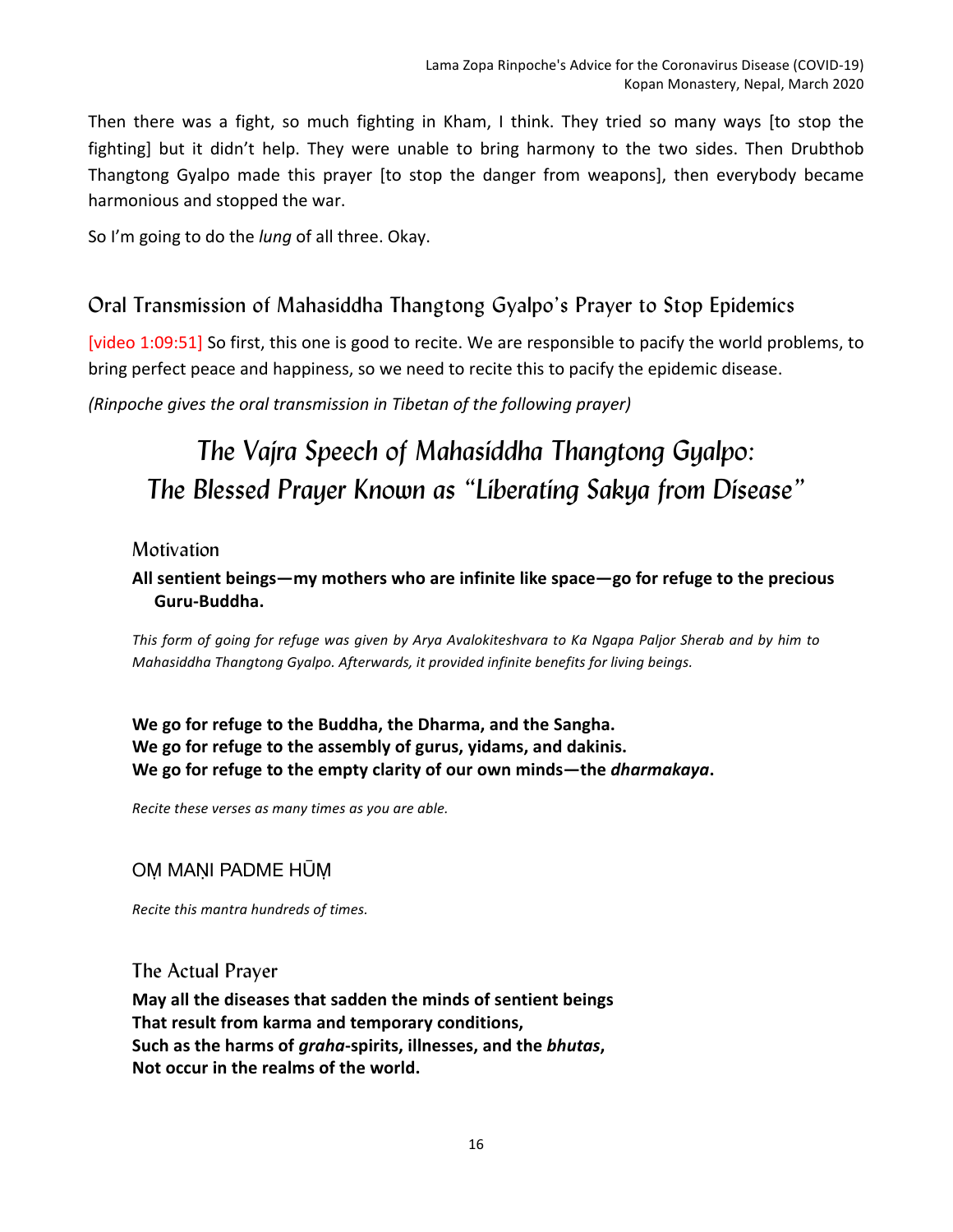May whatever sufferings there are from life-threatening diseases that, Like a butcher leading an animal to be slaughtered, **Separate the body from the mind in a mere instant,** Not occur in the realms of the world.

**May all embodied beings be unharmed** By acute, chronic, and other epidemic diseases, The mere sounds of whose names terrify beings, As though they had been placed inside the mouth of Yama, the Lord of Death.

**May all embodied beings be unharmed By the 80,000 classes of interferers,** The 360 evil spirits that harm suddenly, The 424 diseases, and so forth.

**May whatever sufferings there are due to disturbances of the four elements,** Depriving the body and mind of every happiness, be totally pacified, And may the body and mind have radiance and power, And be endowed with long life, good health, and well-being.

By the compassion of the gurus and the Three Jewels, By the power of the dakinis, Dharma protectors, and guardians, And by the power of the truth of the infallibility of karma and its results, May all these dedications and prayers be fulfilled.

#### Colophons

#### *Original colophon:*

Once, an epidemic was spreading from one person to another at the great seat of the Glorious Sakya Monastery. Whatever the mantric masters tried—thread crosses,6 tormas, medicines, mantras, protectionamulets, and so forth—had no effect and the monastery was in danger of annihilation. At that time, the Great Lord Mahasiddha [Thangtong Gyalpo] performed the "Space refuge,"7 recited a number of mani mantras, and proclaimed this prayer, after which the entire epidemic immediately ceased in dependence upon its performance. Thereby, it became renowned as the Vajra Speech Radiating Masses of Clouds of Blessing Entitled "The Prayer Liberating Sakya from Disease." SARVAMANGGALAM.

#### [*Publisher's Colophon:*

Translated by Gelong Thubten Tsultrim (George Churinoff) from Thangtong Gyalpo (thang stong rgyal po), grub thob thang stong rgyal po'i rdo rje'i gsung sa skya nas grol mar grags pa'i smon lam byin rlabs can, s.l.: s.n., s.d. Translation reviewed and edited by Joona Repo and Ven. Tenzin Tsomo, February 2020.]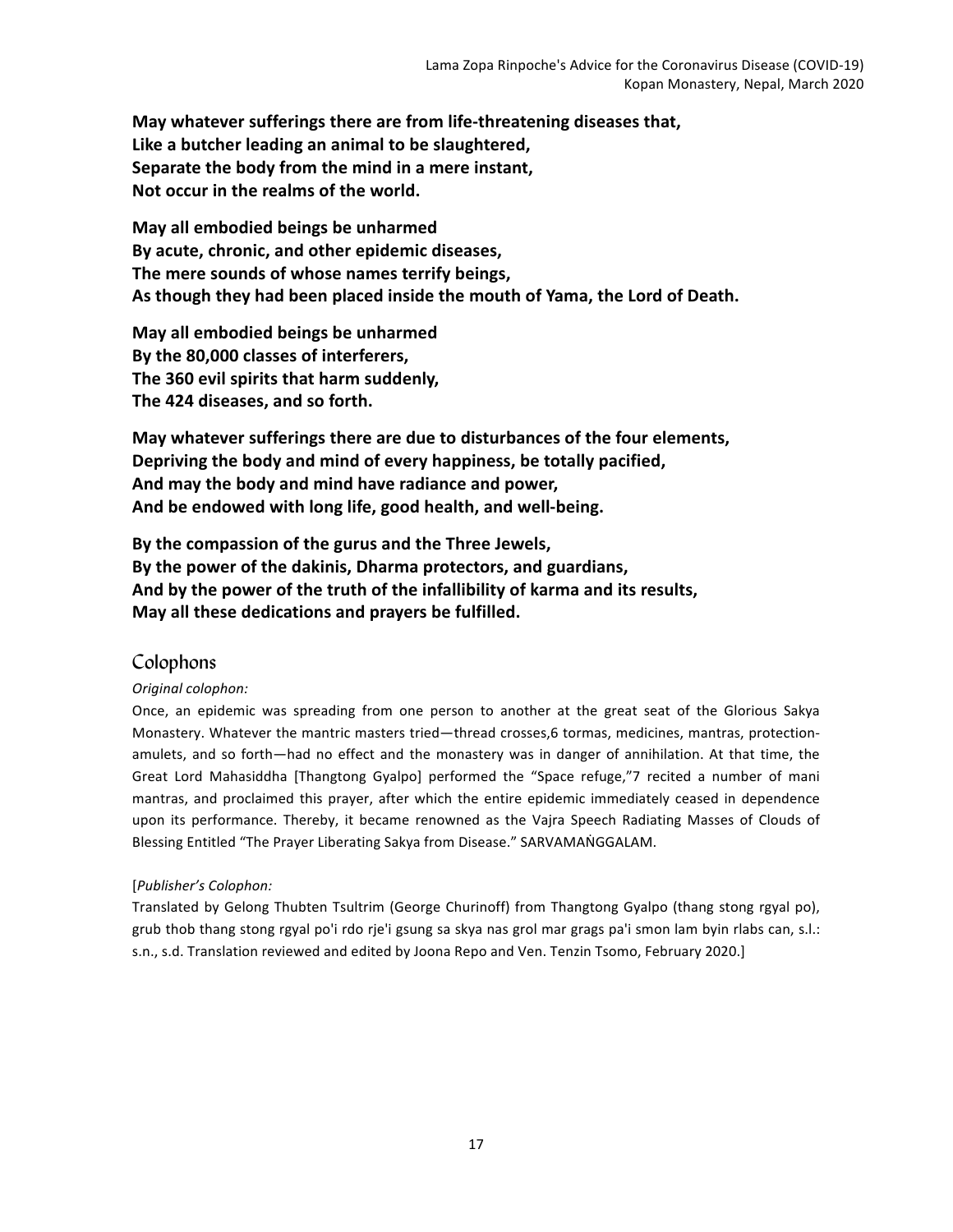# Oral Transmission of Mahasiddha Thangtong Gyalpo's Prayer to Stop War

So of these [next] two prayers, [the one] to pacify the fears of weapons, or war.

*(Rinpoche gives the lung of the following prayer in Tibetan)*

# *The Vajra Speech of Mahasiddha Thangtong Gyalpo: Words of Truth Pacifying the Danger of Weapons*

## OM MANI PADME HŪM

Great Loving Victorious One, Arya Sublime Compassionate-Eye-Looking One, **Wrathful Victorious Hayagriva, Perfect Pure Tara, and so forth— Objects of refuge whose holy names eliminate all dangers upon mere hearing—** Who are compassionate in nature, please pay attention to me.

**When the sentient beings of the time of quarreling and of flourishing of the five degenerations** Are tormented by fighting and intense suffering From the explosion of a great ocean of evil karma and jealousy, **Please dry [this ocean]** up by the strength of your transcendental wisdom and compassion.

Also, by letting fall a great nectar rain of loving kindness **On the transmigrating beings whose hatred is a blazing fire, Please grant your blessings for happiness and auspiciousness to increase** By their recognizing each other as being like parents.

Through your defeating the multitude of vicious evil spirits, Who, by entering someone's mental continuum, **Change it instantly into the mind of an asura,** From now on may they never roam in this region.

**Please also cause all the sentient beings who have died in war** From now on to abandon all evil karma, the cause and result, And be miraculously reborn in Blissful Land. Please also lead all others to that pure land.

Please cause all those who are born and die to have long lives And not have sicknesses, to stop all their quarreling and fighting, and to enjoy a life in the ten virtues.

Please make rain fall at the right time, harvests to always be good, And auspiciousness to increase in all habitats and for all inhabitants.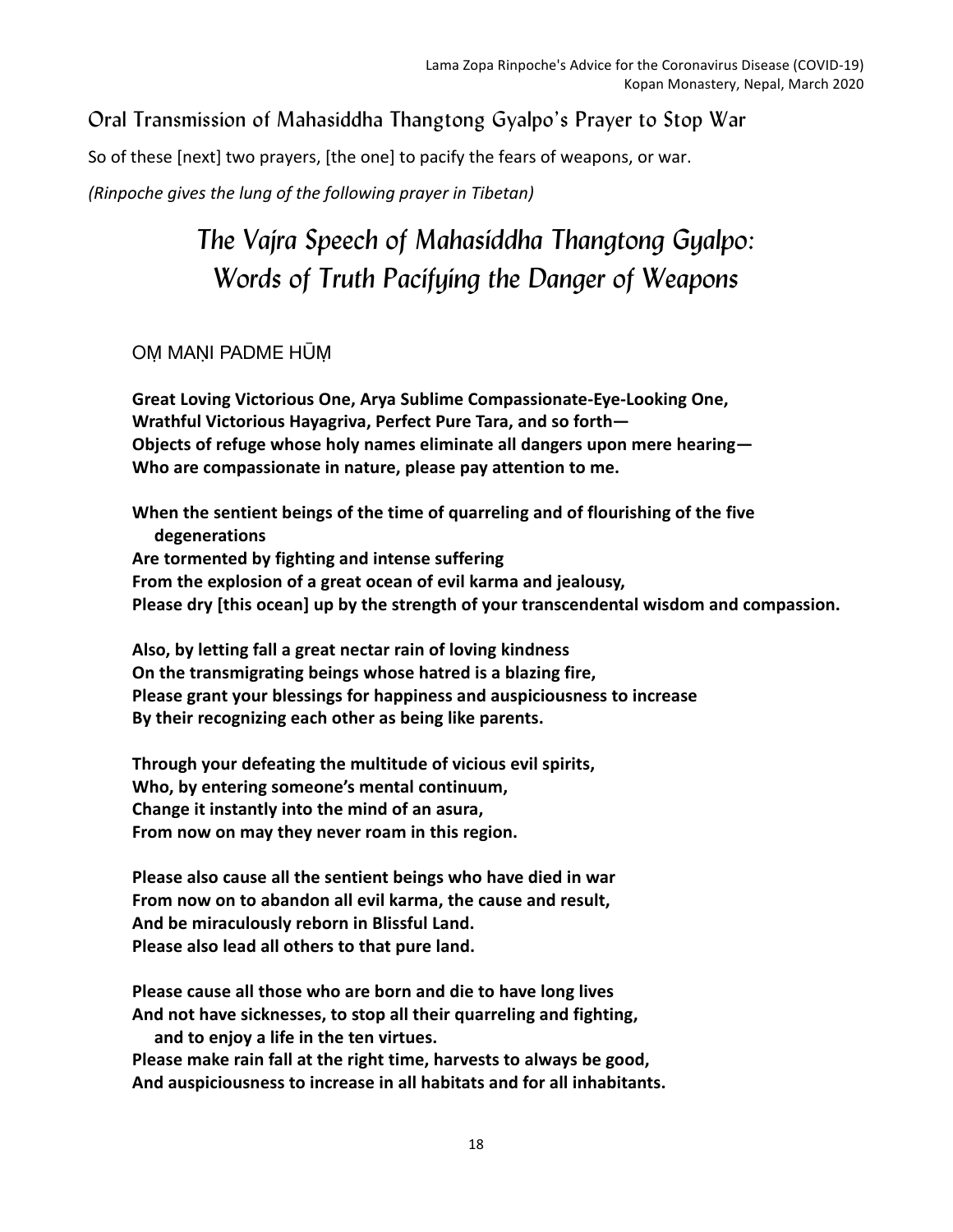#### By the ultimate reality, which is pure in nature. Unbetraying cause and result, which has that ultimate reality, And the compassionate guru, mind-sealed deity, and Rare Sublime Ones, May my pure and extensive prayers be accomplished.

#### Colophons

#### *Original colophon:*

Once, when there was uninterrupted fighting in the Mi Nyag district of Dokham, Tibet, and no one was able to reconcile [the warring factions], Master Tantric Adept [Thang Tong Gyalpo] came to the area by chance. By his generating bodhichitta, harvests became good, crops grew, the deadly fighting ceased, and everyone came to have a mind of loving kindness and received the perfectly arisen blessed vajra speech.

May there be virtue.

#### [*Translator's colophon:*

Translated by Lama Zopa Rinpoche and scribed by Holly Ansett at Kachoe Dechen Ling, Aptos, CA, USA on 11 September, 2001, the day that the World Trade Center in New York and the Pentagon in Washington were attacked and many people were killed and injured.

#### *Translator's note:*

This is one of three prayers composed by Great Tantric Adept Thang Tong Gyalpo. The other two prayers are to stop famine and epidemics.

When His Holiness Chogye Trichen Rinpoche, a guru of His Holiness the Dalai Lama and also one of the main teachers of His Holiness Sakya Trizin, was invited by the Nepalese government to visit a part of Nepal, Rinpoche checked what would be the most beneficial prayer for the people there. It came out that the best practice for them to do was to recite the three prayers composed by Thang Tong Gyalpo. Due to this, Rinpoche decided to give them the oral transmission of these three prayers. I found out about the existence of these prayers when I received these oral transmissions from His Holiness Chogye Trichen Rinpoche.

#### *Translator's dedication:*

Wherever this text is (in whichever country), by whatever merits there are from making this translation available and also from reading this prayer, may everyone's heart be filled with loving kindness, bodhichitta, and the thought to only benefit and not harm others. May the sun of peace and happiness rise. May any wars that are happening stop immediately. May there be harmony and peace, and may there never be war or violence again.

#### **Publisher's colophon:**

Checked against the Tibetan and edited, and the original colophon translated, by Ven. Joan Nicell, FPMT Education Services, 2020. Further editing by Ven. Ailsa Cameron.]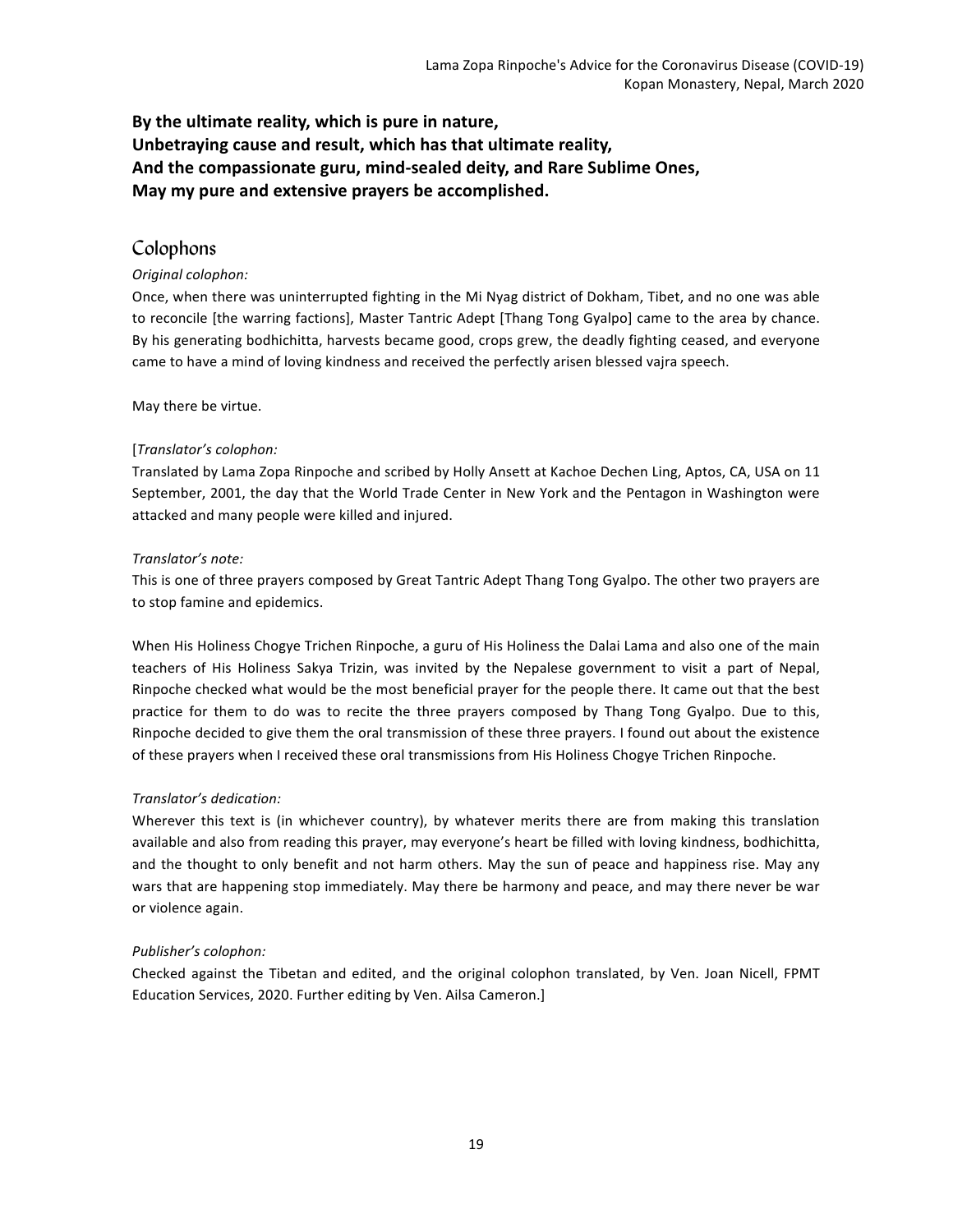# Oral Transmission of Mahasiddha Thangtong Gyalpo's Prayer to Stop Famine

[video 1:14:00] The next one is the prayer to pacify famine.

So, like this. You have to understand that gradually the world is ending, gradually. I think there are twenty, I think, intermediate eons, I think, for the ending, the dissolution, for the ending. Then [the period of] existing is twenty intermediate eons, and then the evolution, it also has twenty intermediate eons. Then, where there is the world now, there will be empty space for twenty intermediate eons, also. Like that is mentioned.

I think all over the world there will be disease. So many people will die in the whole world. Then there is famine in the whole world, so many people will die. Then there is war, not just one, not just a few countries, but in the whole world, war, so many people will die. These things happen as the world is gradually ending. Lotsawa Rinchen Zangpo wrote on a rock in Ladakh that building a Maitreya statue, that is the antidote that will help with that, it is mentioned.

So here the prayer to pacify famine, danger.

*(Rinpoche gives the lung of the following prayer in Tibetan)*

# *The Speech of Mahasiddha Thangtong Gyalpo: A Request to Pacify the Fear of Famine*

མឨ८་ਘས་འརོགོ་བ་ངེས་པར་སྐོལ་སྱད་ད། ন্ন'৯ান্'মুন'জ্ন'মঙ্কল'দ্'শ্ৰ্লাথ'নষ্ট্ৰান'ৰ্মা| ౙౕॺाष याद्रेष हॅबाष अर्ह्म कुष न सुबाष हे रुवा।

Having generated the mind aspiring to the highest supreme enlightenment, In order to truly liberate all infinite living beings, You, the compassionate Victorious One, completed the two accumulations.

५८९ व्याञ्चल क्ष्या अप्ति ।

*Then, add the three lines:*

કુૅગ|રા'નફુતે' કુચ'તર્5ે વ'झून' बेअबा' कुव' रत्ना ন্ন'ঝ'থ'ন্ঝ'ঝানন'নৰ্শ্ৰ'ৰ্জৰ'য়ুন'ৰ্জঁনাৰা|| য়র্ক্র্ন'ষ্ট্র্র'র্ক্স'খ্রাদ্র্র্স'মন্মা নের্ম্স'ন্ন্নেজ্ঞা

**The assemblies of guiding-buddhas, bodhisattvas, hearers, pratyekabuddhas,** Gurus, yidams, dakinis, and Dharma guardians of the ten directions; Yaksha wealth gods, the lords of treasures, along with your retinues,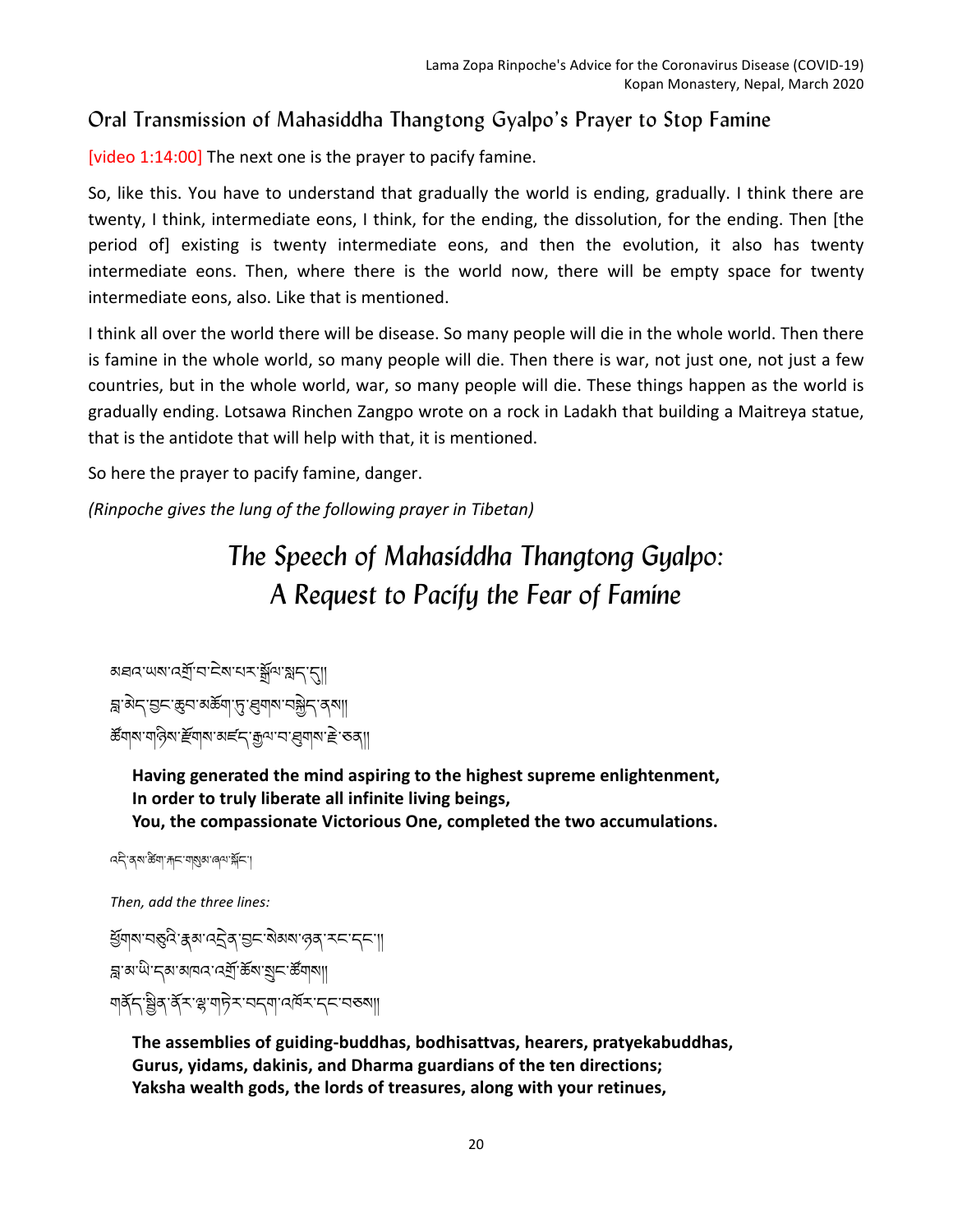```
अমॅ[द'ब्रेन'ञ्लेषाबा'ब्ये' दर्मु''त्या नहेन्द्र 'दर्मेन्ब्य' दब्या।
ঘস্ৰীৰ স্থাৰ উপাৰ্শ কৰি নিৰ্মাণ কৰি আৰু সম্পৰ্
এম'তব'নেই'ন্ন'নিম'ন্সম'স্ক্লন'খ্ৰিম'ন্
২ির্'ক্টর্'র্ম'র্ম্'ব্ম'ন্ম্'ন্ম' ক্র'র্মান্সা
ਘੋ< হৈ অতি ক্ৰমি অন্য মুৰ্ছি জ্লী ।
<u>ಹನ'</u>ಸ'ಇ੬ੱਕਾ'ਸ਼੍ਰੇ|ਨ'|ਧ'ন'তਰ'ਨ'ਖੱਗ||
```
Think of these protectorless living beings of the degenerate times with love And then, in order to truly protect these embodied beings Who are tormented by the sufferings of hunger, thirst, and poverty, Let fall a rain of whatever attractive enjoyments are needed-Jewels, food, wealth, grains, bedding, and so forth-**On this world's Land of Snows.**

```
<u></u><্ৰাজ্য ক্লমাৰ্মাৰ বিদ্যালয় কৰা কৰা হৈছে।
འ°ང་བཞིའི་གནོད་པ་ཉེ་བར་ཞི་བ་དང༌།།
འ་བàད་sི་ཐོག་ལོ་ཏོག་ལ་སོགས་པ།།
<u>ॅ</u>ह्म्बाबाञ्च्ड् स्ट्राञ्चराञ्चेदाञ्च्याञ्चराञ्च्या
```
Please pacify the harms of the four elements-Untimely wind, fire, drought, rain, floods, and so forth-And may nourishing grains from crops, harvests, and so forth Ripen and increase like they do during the Age of Completion.

```
९८४ दिलंडेट हेत्र सेवाल ग्रीथ रत त्र्यान प्रथा।
ক্ৰ'ক্কৰ'ৰ্স্কৰ'অস্তাত অসমৰ অগ্নিকা
ব্দ্'ঝৰ্স্ক্ৰি'ৰ্মুম্ম<sup>া</sup>ম'ন্ট্ৰ'ৰ্মী'।
ཚn་རིང་ནད་མེད་བདེ་Äིད་äན་པར་ཤོག།
```
By the force of having made extensive requests With strong entreaties through the force of love and compassion, May the eon of sickness, fighting, and famine be pacified And may we possess a happy long life free from illness.

```
ক্সিঅর্স্নেশ্রাম্প্রার্থে বিশ্বাপ্রাম্বন্দ্র প্রাথম দি
অম'নহ্ৰম'নগ্ল্ৰ'ন'એন্'নন্দ্ৰীৰ'ৰ্শ্লনম'শ্ৰীমা
ক্সন্মর্মনম্প্রমণ্ড্রাম্পান্দ্রা।
ওর্মু'গ্রাব্'ষ্ট্র'ৱাই'ড্রিব'ইব'র্মুনা ।
```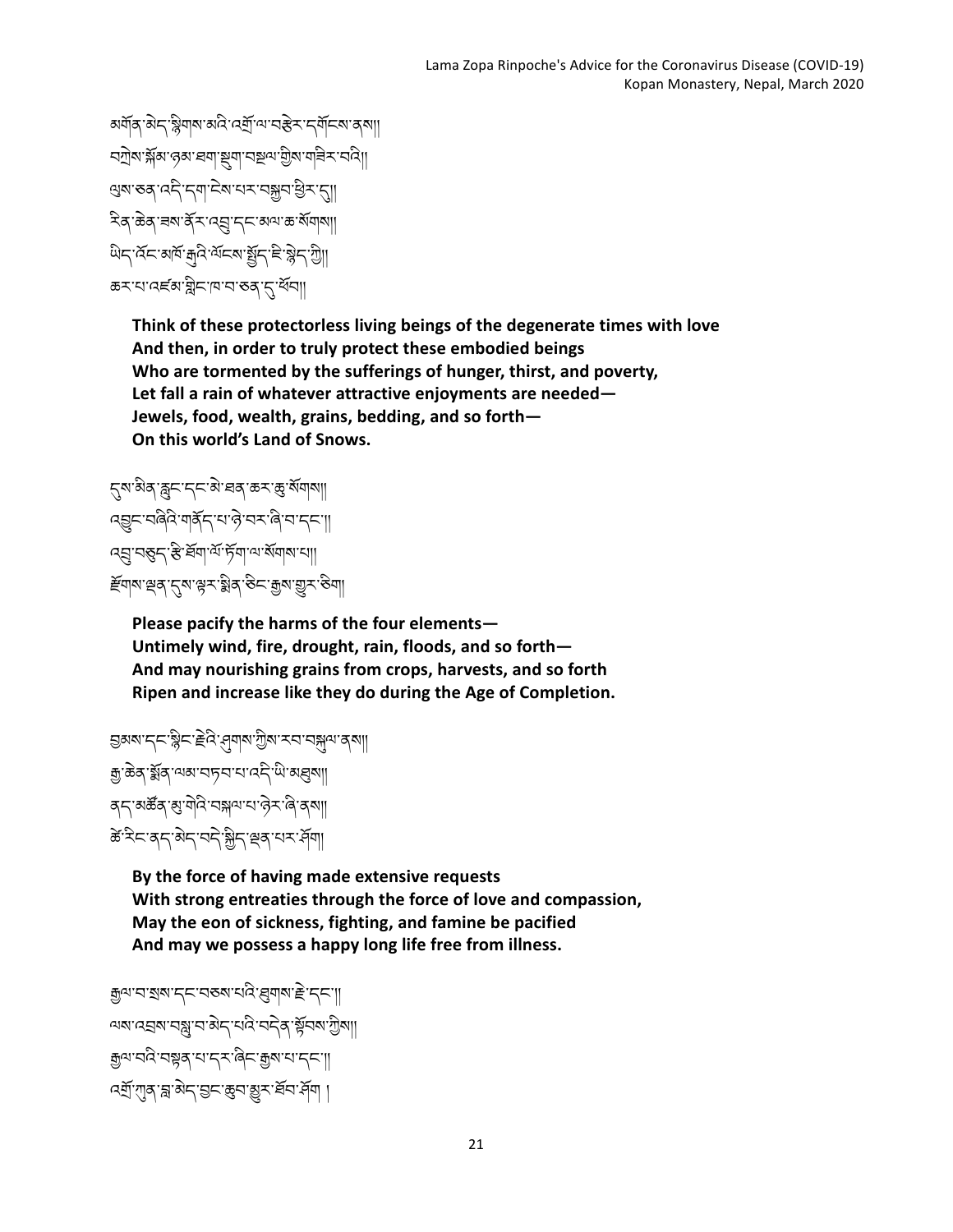**Through the great compassion of the victorious ones and their children.** And the force of the infallible truth of cause and effect, **May the teachings of the Victorious One spread and increase,** And may all living beings swiftly attain the highest enlightenment.

#### Colophons

#### *Original Colophon:*

ङ्गद्धियाद्यस्ट्रिय् क्षेत्राह्यस्था अर्थान् अश्री संस्थानाः कुर्युस्टिन्युः स्थान् स्थान्यः स्थान् अर्थन्यम् अ ཞིང་Üགས་±ོན་0་མཛད་པས། གང་ཟག་ལས་ཅན་ûམས་{ིས་འཕགས་པ་ëན་རས་གཟིགས་{ིས་ནམ་མཁའ་ནས་བོད་¶ལ་0་འའི་ཆར་པ་འབེབས་པ་མཐོང་ཞིང༌། འKོ་བ་ཐམས་ डून नग्रे अंग्लैं अंग्लैं अन्य कार्या अर्था कार्य कार्य कार्य करने के स्थिति । स्वित्री

In U-Tsang, when a great fear of famine caused by bad harvest, frost, hail, and the like arose, the Great Lord Mahasiddha Thangtong Gyalpo offered a begging bowl full of grain in front of the Jowo Rinpoche in Lhasa and made prayers. As a result of this, those endowed with the appropriate karma saw Arya Avalokiteshvara bringing down a rain of grain from the sky over the land of Tibet. This blessed vajra speech also liberates all living beings from the sufferings of hunger and thirst. Virtue!

#### [*Publisher's Colophon*:

Translated by Joona Repo, March 2020 from Thangtong Gyalpo (thang stong rgyal po), grub chen thang stong rgyal po'l gsung mu ge'l 'jigs pa zhi ba'l gsol 'debs, s.l.: s.n., s.d. Translation reviewed by Ven. Steve Carlier, March 2020.]

[Thangtong Gyalpo] offered a bowl, a begging bowl filled with grains, offered to, a golden begging bowl filled with grains to the Lhasa Jowo. Then made prayer by the great yogi Thangtong Gyalpo. Then it says people who have pure karma, then they saw Chenrezig, from the sky, made a rainfall of grains in that part of Tibet.

#### *(Rinpoche finishes reading the original colophon in Tibetan)*

Then, at last it completely stopped the hunger and thirst, the suffering of all the sentient beings in that area. So this is blessed.

## Dedications

## Dedicating for Bodhichitta to be Generated

Due to the past, present, and future merits collected by me, the three-time merits collected by numberless sentient beings and numberless buddhas, and due to [the merit of] having done the oral transmissions of these texts, may the bodhichitta, which is the source of all happiness and success up to enlightenment for oneself and for every sentient being, may it be generated in one's own heart and in the hearts of all the sentient beings. And in those who have generated bodhichitta, may it increase. Especially in this world.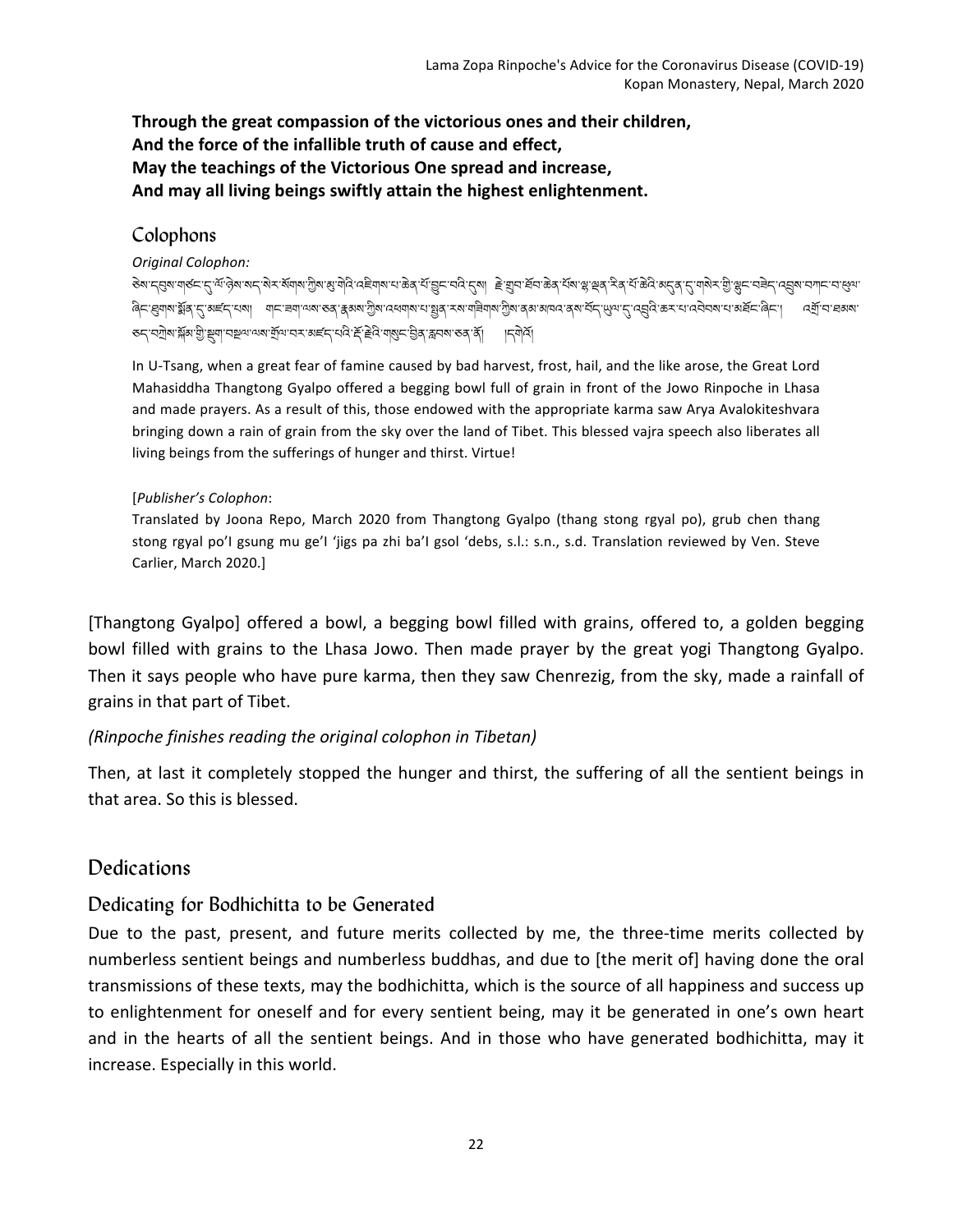JANG CHHUB SEM CHHOG RIN PO CHHE **May the precious supreme bodhichitta** MA KYE PA NAM KYE GYUR CHIG **Not yet born arise.** KYE PA NYAM PA ME PA YI **May that arisen not decline.** GONG NÄ GONG DU PHEL WAR SHOG **But increase more and more.** 

Then. Due to all the past, present, and future merits collected by me, the three-time merits collected by numberless sentient beings and numberless buddhas, that which exists in mere name (it is not that they don't exist but it is like that; they are most unbelievably subtle) they exist in mere name, so they do not exist from their own side (there is no real three-time merits collected by ourselves, by sentient beings, by the buddhas), may the I, who exists in mere name so does not exist from its own side, achieve the buddhahood, which exists in mere name, in the mere name, so does not exist from its own side, and lead all the sentient beings, who exist in mere name so do not exist from their own side, to that buddhahood, which exists in mere name so does not exist from its own side, by myself alone, who exists in mere name so does not exist from its own side.

#### Dedicating in the Same Way as All the Past Buddhas and Bodhisattvas

JAM PÄL PA WÖ JI TAR KHYEN PA DANG **I** fully dedicate all these virtues KÜN TU ZANG PO DE YANG DE ZHIN TE To be able to train just like DE DAG KÜN GYI JE SU DAG LOB CHHIR The hero Manjushri, who knows reality, GE WA DI DAG THAM CHÄ RAB TU NGO And just like Samantabhadra as well.

DÜ SUM SHEG PÄI GYÄL WA THAM CHÄ KYI **I** fully dedicate all my roots of virtue, NGO WA GANG LA CHHOG TU NGAG PA DE **With the dedication praised as the best** DAG GI GE WÄI TSA WA DI KÜN KYANG By all the gone-beyond victorious ones of the three times, ZANG PO CHÖ CHHIR RAB TU NGO WAR GYI In order to have good conduct.